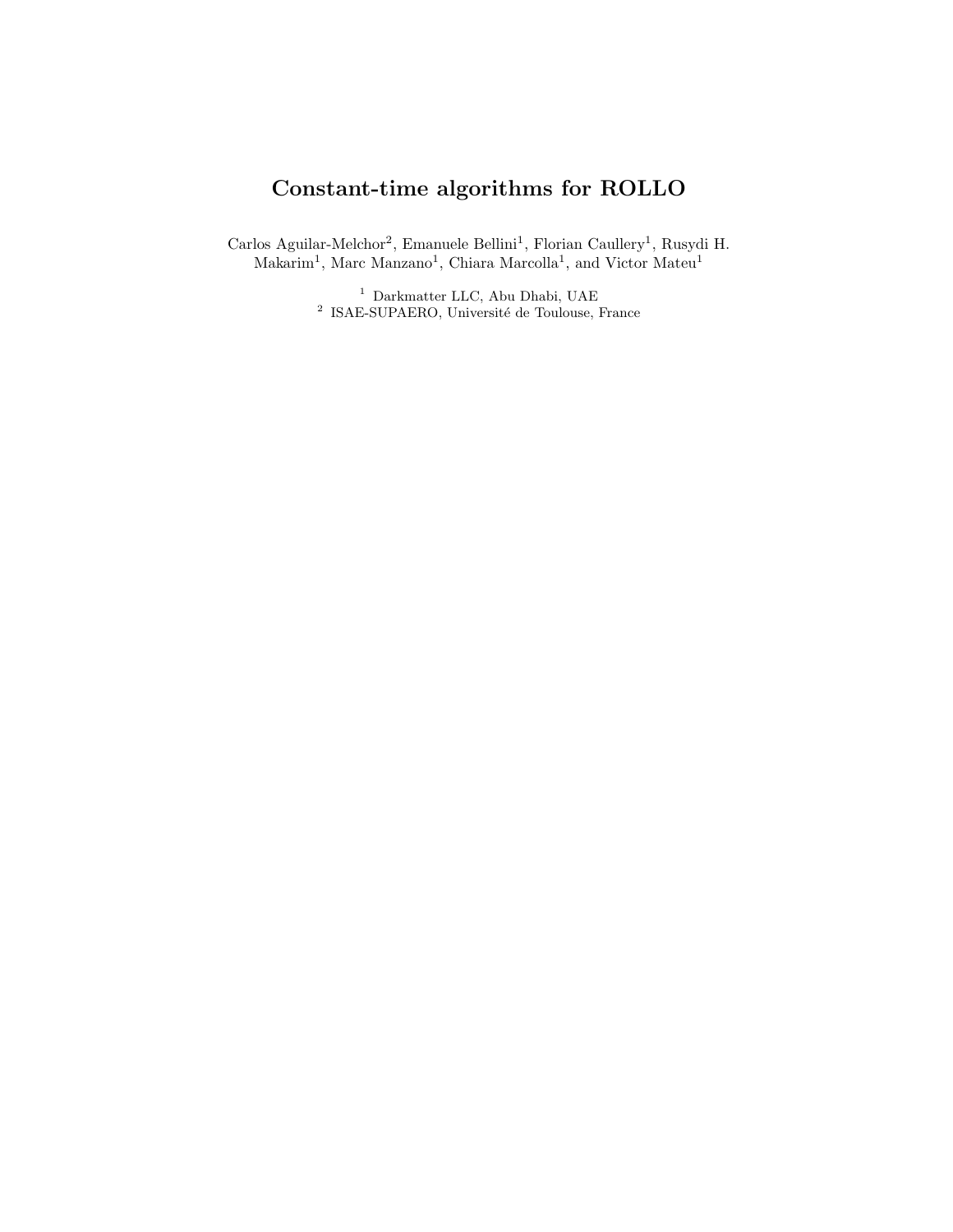## Table of Contents

|                |       |                                                                                            | $\mathbf{1}$   |  |  |  |  |  |  |  |
|----------------|-------|--------------------------------------------------------------------------------------------|----------------|--|--|--|--|--|--|--|
|                |       | Carlos Aguilar-Melchor, Emanuele Bellini, Florian Caullery,                                |                |  |  |  |  |  |  |  |
|                |       | Rusydi H. Makarim, Marc Manzano, Chiara Marcolla, and Victor                               |                |  |  |  |  |  |  |  |
|                | Mateu |                                                                                            |                |  |  |  |  |  |  |  |
| 1              |       |                                                                                            |                |  |  |  |  |  |  |  |
| $\overline{2}$ |       |                                                                                            | $\overline{4}$ |  |  |  |  |  |  |  |
|                | 2.1   |                                                                                            | $\overline{5}$ |  |  |  |  |  |  |  |
| 3              | 6     |                                                                                            |                |  |  |  |  |  |  |  |
| $\overline{4}$ |       |                                                                                            |                |  |  |  |  |  |  |  |
|                | 4.1   |                                                                                            | 8              |  |  |  |  |  |  |  |
|                |       |                                                                                            | 9              |  |  |  |  |  |  |  |
|                |       |                                                                                            | 11             |  |  |  |  |  |  |  |
|                |       |                                                                                            | 11             |  |  |  |  |  |  |  |
|                | 4.2   |                                                                                            | 12             |  |  |  |  |  |  |  |
|                |       | Gauss elimination algorithm $\dots\dots\dots\dots\dots\dots\dots\dots\dots\dots\dots\dots$ | 12             |  |  |  |  |  |  |  |
|                |       |                                                                                            | 13             |  |  |  |  |  |  |  |
|                |       |                                                                                            | 14             |  |  |  |  |  |  |  |
|                | 4.3   |                                                                                            | 14             |  |  |  |  |  |  |  |
|                |       | Matrix multiplication with lazy reduction                                                  | 14             |  |  |  |  |  |  |  |
|                |       |                                                                                            | 15             |  |  |  |  |  |  |  |
|                | 4.4   | Rank Syndrome Recovery algorithm and Decapsulation                                         | 17             |  |  |  |  |  |  |  |
| 5              |       |                                                                                            | 18             |  |  |  |  |  |  |  |
| 6              |       |                                                                                            | 20             |  |  |  |  |  |  |  |
| A              |       |                                                                                            |                |  |  |  |  |  |  |  |
|                |       |                                                                                            | 23             |  |  |  |  |  |  |  |
|                | A.2   |                                                                                            | 24             |  |  |  |  |  |  |  |

Abstract. In this work, we propose a standalone and constant-time optimized implementation of ROLLO. More precisely, we combine original and known results and describe how to perform generation of vectors of given rank, multiplication with lazy reduction and inversion of polynomials in a composite Galois field, and Gaussian reduction of binary improvements on ROLLO-I-128. Through the SUPERCOP framework, we compare it with other 128-bit secure KEMs in the NIST competition. matrices. We also do a performance analysis to show the impact of these

Keywords: code-based cryptography · KEM · post-quantum cryptography · rank metric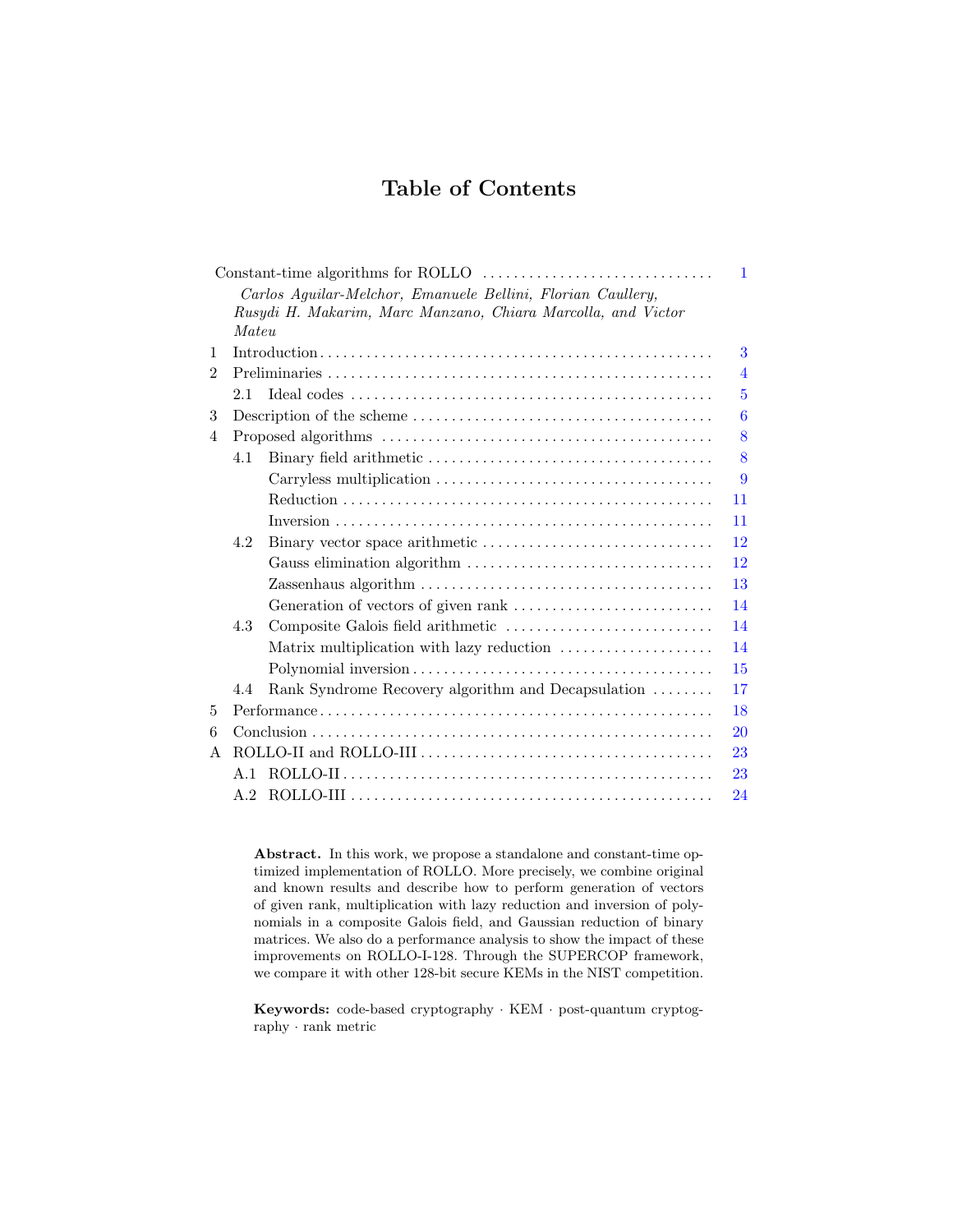#### <span id="page-2-0"></span>1 Introduction

The development of Error Correcting Codes (ECC) is due to Richard W. Hamming in 1947. A description of Hamming's code appeared in Claude Shannon's A Mathematical Theory of Communication [\[29\]](#page-21-0) and was quickly generalized by Marcel J. E. Golay [\[13\]](#page-21-1).

Cryptography based on ECC traces back to McEliece's proposal in 1978 [\[22\]](#page-21-2). At the time, the RSA cryptosystem [\[27\]](#page-21-3) was preferred over McEliece's for a simple reason: McEliece's public-key and ciphertext were too large to be practical and allow a widespread deployment.

The situation changes if one considers a potential quantum computer. Indeed, RSA and other current standard cryptographic primitives can be broken in polynomial time with a quantum-computer using Shor's algorithm [\[30\]](#page-21-4), whereas the best quantum attacks against McEliece's cryptosystem are still exponential in the length of the used ECC  $[20]$ .

A quantum computer that is efficient and large enough to break realistic cryptographic systems through Shor's algorithm does not exist yet. But the evolution pace of quantum computing [\[6\]](#page-20-0) is a strong motivation to replace classical by quantum-resistant cryptosystems. As a consequence, in 2017, the National Institute of Standards and Technology (NIST) published a call for proposals to define new standards for Public-Key Encryption (PKE), digital signatures and Key-Encapsulation Mechanism (KEM) schemes [\[24\]](#page-21-6). This call has increased the momentum of the scientific community on Post-Quantum Cryptography (PQC) in general, and cryptography based on Error Correction Codes (ECC) in particular, due to the fact that ECC represents the most conservative approach for PKE and KEM. Indeed, McEliece benefits from an impressive 40 year long unsuccessful cryptanalysis effort, increasing strongly the confidence in the scheme.

In order to reduce key and ciphertext sizes in McEliece's scheme, it has been proposed to replace the Goppa codes used in the McEliece's original cryptosystem. Nonetheless, such attempts have often been broken by cryptanalysis efforts: as a recent example one may cite the QC-MDPC scheme [\[23\]](#page-21-7) and the reaction attack proposed in [\[16\]](#page-21-8).

Another direction of research considered the use of ECC based on rank metric instead of the classical Hamming distance. The notion of error correcting codes in rank metric was introduced by Gabidulin in [\[9\]](#page-20-1) and used for the first time in cryptography by the Gabidulin, Paramonov, Tretjakov (GPT) cryptosystem [\[10\]](#page-20-2). Given that the complexity of decoding a random code in the rank metric is higher than decoding a random code using Hamming distance, it is possible to design cryptosystems with smaller keys and ciphertexts. However, the GPT scheme and its successors were broken by the cryptanalysis framework introduced by Overbeck [\[26\]](#page-21-9) and [\[25\]](#page-21-10) (see also [\[8\]](#page-20-3) and the structural attack proposed in [\[12\]](#page-20-4)).

The lessons learned in the designs and attacks of schemes based on rank metric made cryptographers confident enough to submit new code-based cryptography schemes to the NIST PQC standardization process. These schemes provide appealing performances and key and ciphertext sizes which allowed some of them to pass through the first round of the NIST PQC standardization process. In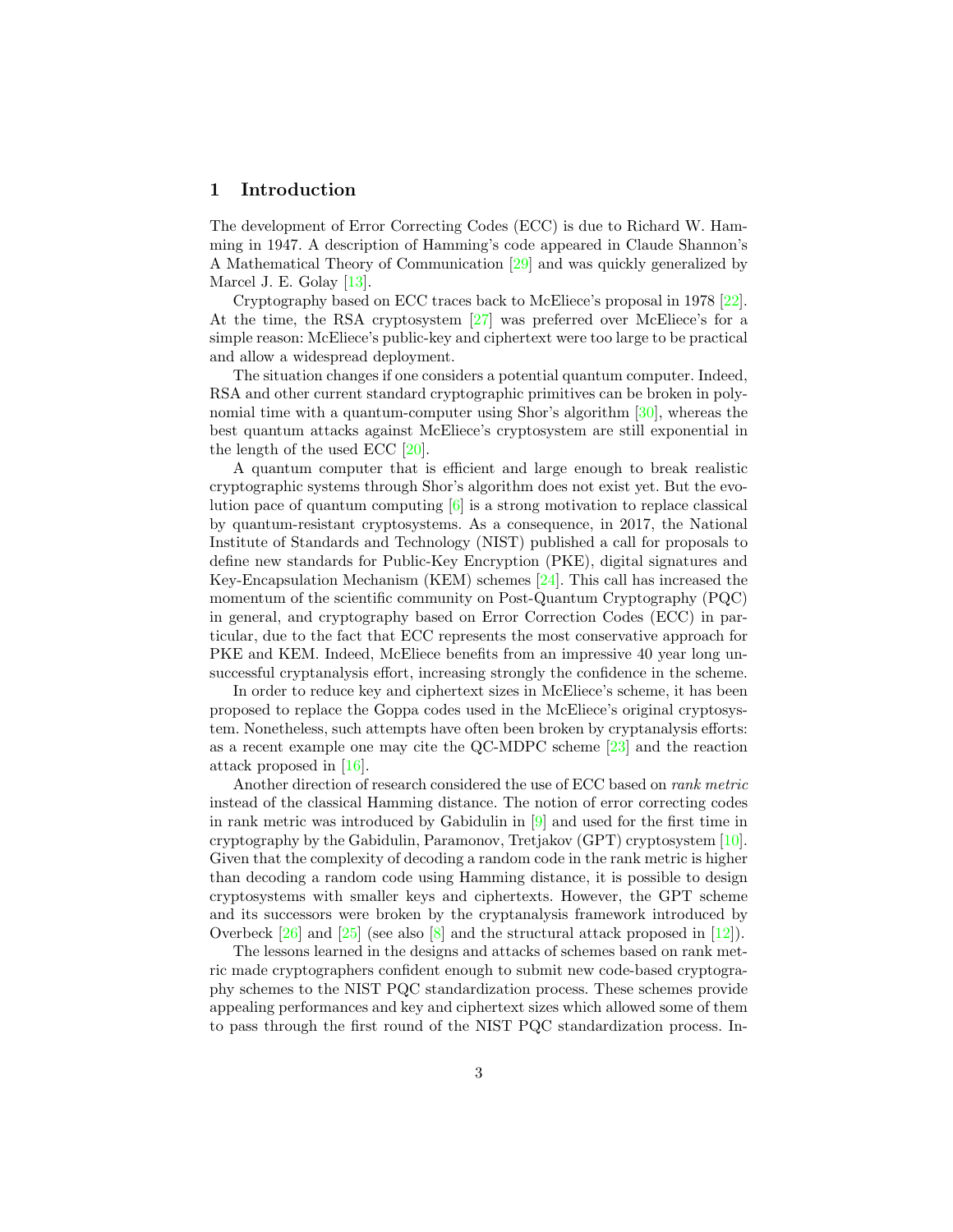deed, LAKE, LOCKER, Rank-Ouroboros which have recently been merged into ROLLO [\[1\]](#page-20-5) and RQC [\[2\]](#page-20-6) are still running in the competition.

Some practical questions are open for the package submitted to NIST for ROLLO. Indeed, this package only proposes a non constant-time reference implementation, that relies on an external dependency. It is not clear how complex would result the final code if the dependency is removed, and the performance of a constant-time optimized implementation is hard to guess, as constant-time will increase computing cycles whereas an optimized implementation will reduce them.

Our contribution In this work, we propose a standalone and constant-time optimized implementation of ROLLO. More precisely, we combine original and known results and describe how to perform generation of vectors of given rank, multiplication with lazy reduction and inversion of polynomials in a composite Galois field, and Gaussian reduction of binary matrices. All of these through reasonably optimized constant-time algorithms. We give explicit indication of how to apply Zassenhaus algorithm in the Rank Support Recovery algorithm described in the NIST submission of ROLLO [\[1\]](#page-20-5). We also describe in detail how to implement the underlying finite field arithmetic with constant time operations, with and without the use of vectorization techniques. We finally do a performance analysis to show the impact of these improvements on ROLLO-I-128 when compared with its reference implementation. We expect this work to shed light on the attainable performance for constant-time implementations of ROLLO and to help practitioners to make educated choices when implementing it, or other constant time code-based cryptographic algorithms.

Structure of the paper Section [2](#page-3-0) introduces the basic concepts needed to understand the scheme and the subsequent algorithms. Section [3](#page-5-0) describes ROLLO-I key exchange. Section [4](#page-7-0) provides all the details regarding the binary field, vector space, and composite Galois field arithmetic, as well as the description of the Rank Support Recovery algorithm used in the decapsulation phase. Section [5](#page-17-0) compares the performances of various KEM submissions to the NIST post-quantum competition. Section [6](#page-19-0) draws the conclusions.

## <span id="page-3-0"></span>2 Preliminaries

In the following we let q be a prime power and  $\mathbb{F}_{q^m}$  be the finite field with  $q^m$ elements where m is a positive integer. We define a  $[n, k]_{q^m}$  code C over  $\mathbb{F}_{q^m}$  as a vector subspace of  $(\mathbb{F}_{q^m})^n$  of dimension k, where n is called the length and k is the dimension of the code. A *generator matrix* for an  $[n, k]_{q^m}$  code C is thus any  $k \times n$  matrix G whose rows form a basis for C. Note that the generator matrix of a code is not unique.

We now give the definition of rank metric over  $(\mathbb{F}_{q^m})^n$ .

**Definition 1 (rank metric over**  $(\mathbb{F}_{q^m})^n$ ). Let  $e \in (\mathbb{F}_{q^m})^n$  be written as  $(e_1, \ldots, e_n)$ . Denote by  $e_{i,j}$  the j-th component of  $e_i$  seen as a vector in  $\mathbb{F}_{q^m}$ .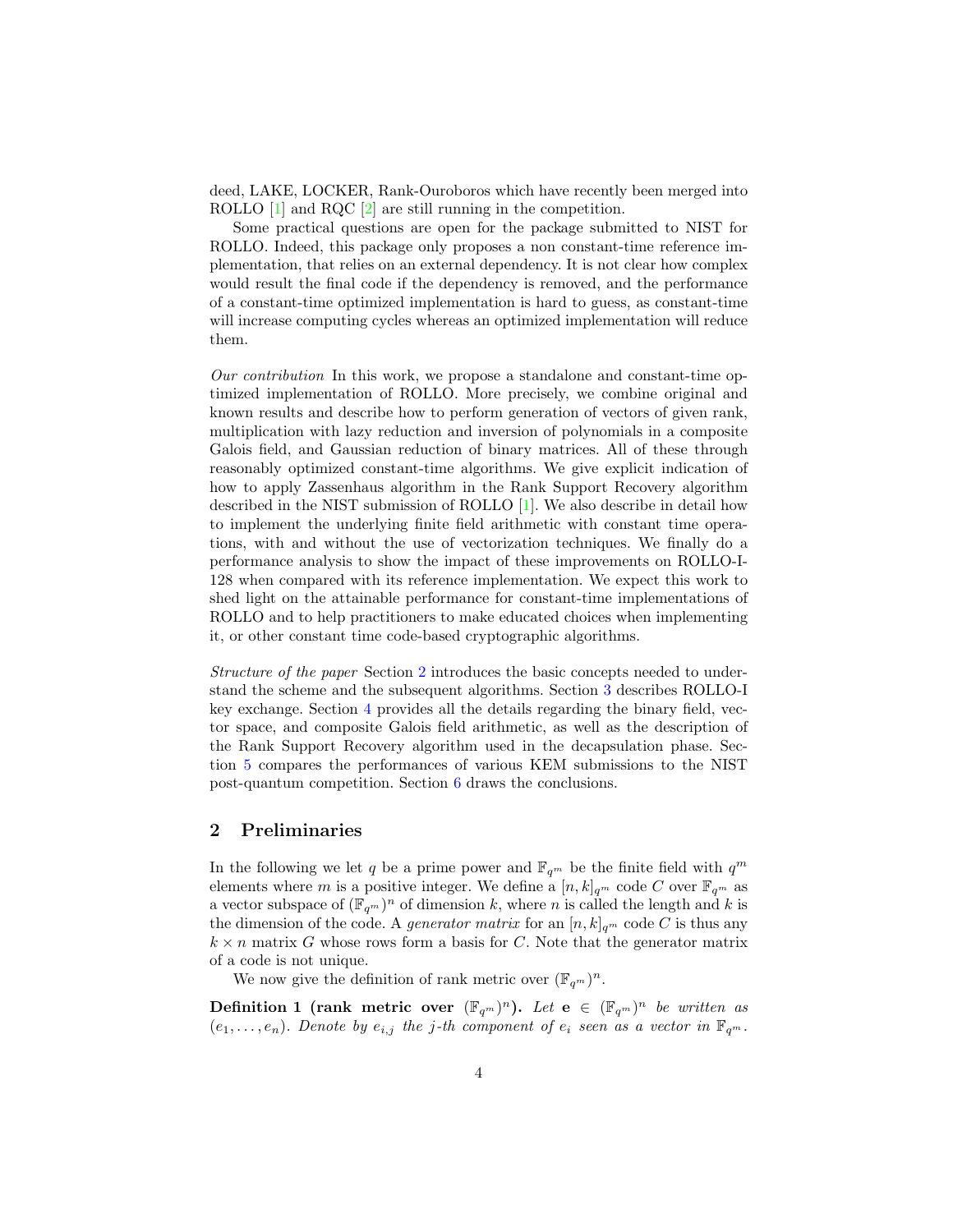Then the rank weight of e, denoted by  $w_R(e)$ , is defined as

$$
w_{R}(e) = rank \begin{pmatrix} e_{1,1} & \dots & e_{n,1} \\ \vdots & & \vdots \\ e_{1,m} & \dots & e_{n,m} \end{pmatrix}
$$

The rank distance between two vectors  $e, f \in (\mathbb{F}_{q^m})^n$  is defined by  $w_R(e - f) =$  $||e - f||$ .

Let  $\mathbf{x} = (x_1, \dots, x_n) \in C$  be a *codeword*. Then the *support* E of **x**, denoted supp(x), is the  $\mathbb{F}_q$ -subspace of  $\mathbb{F}_{q^m}$  generated by the coordinates of **x**:

$$
E = \langle x_1, \ldots, x_n \rangle_{\mathbb{F}_q}.
$$

In other words,  $\dim(E) = w_R(\mathbf{x})$  and any  $\mathbf{e} \in E$  can be written as  $\mathbf{e} = \sum_{i=1}^n \lambda_i x_i$ where  $\lambda_i \in \mathbb{F}_q$ .

Because a linear code is a vectorial subspace, it is the kernel of some linear transformation. In particular, there is an  $(n - k) \times n$  matrix H, called a parity check matrix for the  $[n, k]_{q^m}$  code C, that verifies  $C = \{x \in (\mathbb{F}_{q^m})^n | Hx^T = 0\}.$ As for the generator matrix, the parity check matrix of a code  $\tilde{C}$  is not unique.

#### <span id="page-4-0"></span>2.1 Ideal codes

In this section we present the definition of the ideal Low Rank Parity Check (ideal LRPC) codes, codes on which all the variants of ROLLO are based. Moreover we introduce the problem underlying the security of the schemes. We first recall the definition of ideal codes and LRPC codes.

**Definition 2 (Ideal Codes).** Let  $P(X) \in \mathbb{F}_q[X]$  be a polynomial of degree n and  $g_1, g_2 \in \mathbb{F}_q^n$ . Let  $G_1(X) = \sum_{i=0}^{n-1} g_{1,i}X^i$  and  $G_2(X) = \sum_{i=0}^{n-1} g_{2,i}X^i$  the polynomials associated to  $g_1$  and  $g_2$ .

Using interchangeably vector and polynomial representations for elements in  $\mathbb{F}_{q^m}^n$ , we define the  $[2n, n]_{q^m}$  ideal code C of generator  $(g_1, g_2)$  as the code with generator matrix

$$
\left(\begin{array}{ccc} G_1(X) \mod P & G_2(X) \mod P \\ XG_1(X) \mod P & XG_2(X) \mod P \\ \vdots & & \vdots \\ X^{n-1}G_1(X) \mod P & X^{n-1}G_2(X) \mod P \end{array}\right).
$$

If  $g_1$  is invertible, C can be written with generator  $(1, g_1^{-1}g_2)$ .

Let  $M_k(R)$  be the set of  $k \times k$  matrices over the ring R.

#### Definition 3 (LRPC codes).

Let  $H \in M_{(n-k)\times n}(\mathbb{F}_{q^m})$  be a full rank matrix such that its coefficients generate an  $\mathbb{F}_q$ -subspace F of small dimension d.

$$
F = _{\mathbb{F}_q}.
$$

The code  $C$  of parity check matrix  $H$  is called an LRPC code of weight d.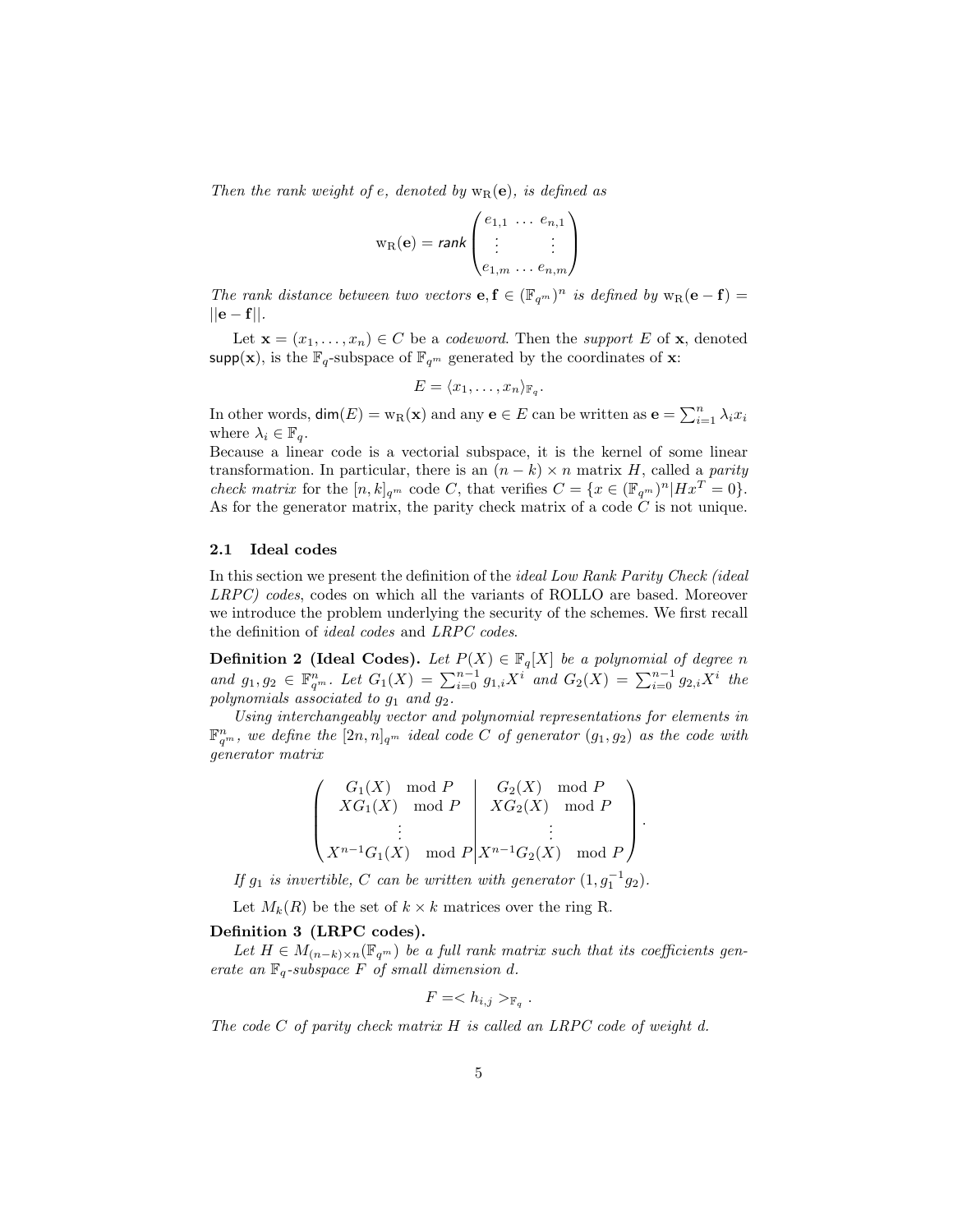#### Definition 4 (Ideal LRPC codes).

Let F be a  $\mathbb{F}_q$ -subspace of dimension d of  $\mathbb{F}_{q^m}$ ,  $(h_1, h_2)$  two vectors of  $\mathbb{F}_{q^m}^n$ with support in F and  $P \in \mathbb{F}_q[X]$  a polynomial of degree n. Let  $H_1$  and  $H_2$  be two matrices defined by

$$
H_1 = \begin{pmatrix} h_1 \\ Xh_1 \mod P \\ \vdots \\ X^{n-1}h_1 \mod P \end{pmatrix}, H_2 = \begin{pmatrix} h_2 \\ Xh_2 \mod P \\ \vdots \\ X^{n-1}h_2 \mod P \end{pmatrix}.
$$

The code C with parity check matrix  $(H_1|H_2)$  is called an ideal LRPC code of type  $[2n, n]_{q^m}$ .

The problems on which all the variants of ROLLO are based is a particular instance of Rank Syndrome Decoding problem (RSD) [\[1\]](#page-20-5). Specifically:

Problem 1 (r-Ideal Rank Support Recovery). Given a polynomial  $P \in \mathbb{F}_q[X]$  of degree n, a vectors  $\mathbf{h}_1, \ldots, \mathbf{h}_r \in (\mathbb{F}_{q^m})^n$ , a syndrome s and a weight w, it is hard to find a support  $E = \langle e_0, \ldots, e_{r-1} \rangle$  of dimension lower than w such that

$$
\mathbf{e}_0 + \mathbf{e}_1 \mathbf{h}_1 + \ldots + \mathbf{e}_{r-1} \mathbf{h}_{r-1} = \mathbf{s} \mod P.
$$

Moreover, we also need:

Problem 2 (Ideal LRPC codes indistinguishability). Given a polynomial  $P \in$  $\mathbb{F}_q[X]$  of degree n and a vector  $\mathbf{h} \in (\mathbb{F}_{q^m})^n$ , it is hard to distinguish whether the ideal code  $C$  with parity-check matrix generated by  $h$  and  $P$  is a random ideal code or if it is an ideal LRPC code of weight d.

In other words, it is hard to distinguish if h was sampled uniformly at random or as  $x^{-1}y \mod P$  where the vectors x and y have the same support of small dimension d.

#### <span id="page-5-0"></span>3 Description of the scheme

ROLLO (Rank-Ouroboros, LAKE and LOCKER) is the merge of three initial propositions to the NIST-PQC competition: Rank-Ouroboros (formerly known as Ouroboros-R), LAKE and LOCKER.

For clarification reasons, the authors chose to uniformize the name of their protocols: LAKE is renamed ROLLO-I, LOCKER is renamed ROLLO-II and Rank-Ouroboros is renamed ROLLO-III. Each of these schemes is presented in three security level, 128, 192, and 256.

As stated by the submission documentation all ROLLO variants follow the approach inaugurated by the public key encryption protocol NTRU in 1998  $[17]$ . The main idea behind the protocol is that the secret key consists in the knowledge of a small Euclidean weight vector, which is used to derive a double circulant matrix. This matrix is then seen as a dual matrix of an associated lattice and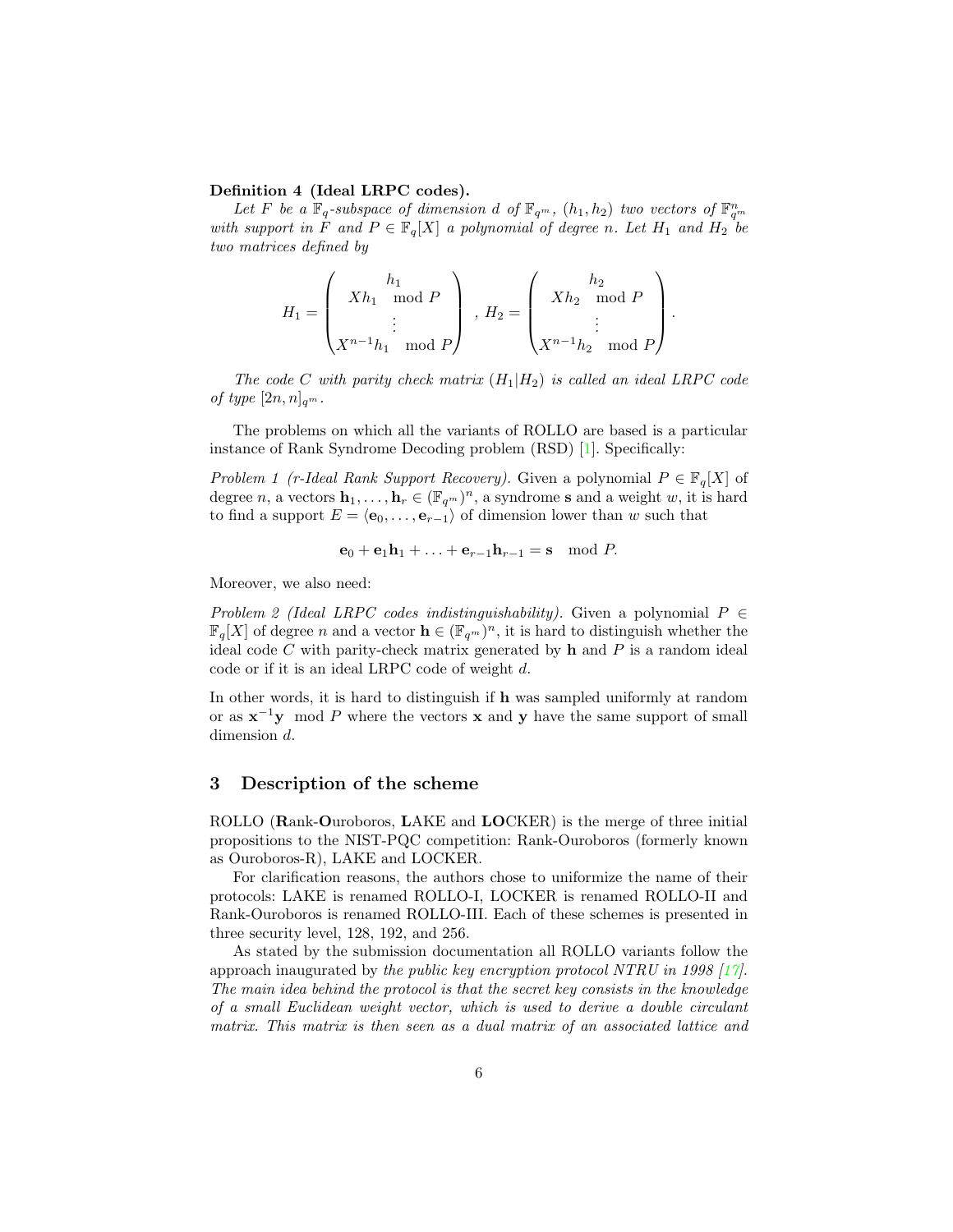a specific decoding algorithm based on the knowledge of this small weight dual matrix is used for decryption.

This idea of having as a trapdoor a small weight dual matrix (with a specific associated decoding algorithm) can naturally be generalized to other metrics. It was done in 2013 with MDPC [\[23\]](#page-21-7) for Hamming metric and also in 2013 for Rank metric with LRPC codes [\[11\]](#page-20-7). These three protocols derive from the same basic main idea, adapted for different metrics, which have different properties in terms of efficiency, size of parameters and security reduction. [\[1\]](#page-20-5)

As pointed out in the previous section, ROLLO is a variation of the LRPC rank metric approach and its security if proved under the Ideal LRPC indistinguishability and the 2-Ideal Rank Support Recovery [\[1,](#page-20-5) Theorem 4.2]. The schemes have a failure probability, but this probability is well understood and made very low (for more detail see Section 1.4.2 of [\[1\]](#page-20-5)).

We now describe ROLLO-I in detail. The description of ROLLO-II and ROLLO-III can be found respectively in Appendix [A.1](#page-22-1) and [A.2.](#page-23-0) Note that they all rely on the same set of parameters: positive integers  $q, m, n, r, d$  and an irreducible polynomial  $P(X) \in \mathbb{F}_{q^m}[X]$  of degree n.

The ROLLO-I Key-Encapsulation scheme (KEM) = (KeyGen; Encaps; Decaps) is a triple of probabilistic algorithms together with a key space  $K$ .

- Key generation generates a pair of public and secret key  $(\mathsf{pk}; \mathsf{sk})$ .
	- Private key:
		- 1. Randomly select a vectorial subspace F of  $\mathbb{F}_{q^m}$  of dimension d and samples a couple of vectors  $(\mathbf{x}, \mathbf{y}) \in F^n \times F^n$  such that **x** is invertible mod  $P$  (which is equivalent to  $\bf{x}$  being a non-zero vector) and  $rk(\mathbf{x}) = rk(\mathbf{y}) = d.$
		- 2. Set the secret key as  $sk = (\mathbf{x}, \mathbf{y})$ .
	- Public key:
		- 1. Compute  $\mathbf{h} = \mathbf{x}^{-1} \mathbf{y} \mod P$ .
		- 2. Set the public key as  $pk = h$ .
- $-$  **Encapsulation** uses the public key pk to produce an encapsulation c, and a key  $K \in \mathcal{K}$ .
	- 1. Randomly select a vectorial subspace E of  $\mathbb{F}_{q^m}$  of dimension r and samples uniformly a couple of vectors  $(e_1, e_2) \in E^n \times E^n$  such that  $rk(\mathbf{e}_1) = rk(\mathbf{e}_2) = r.$
	- 2. Compute  $\mathbf{c} = \mathbf{e}_1 + \mathbf{e}_2 \mathbf{h} \mod P$ .
	- 3. Compute  $K = G(E)$  where  $G(E)$  is a hash function.
	- 4. Send c.
- **Decapsulation** using the secret key sk and a ciphertext  $c$ , recovers the key  $K \in \mathcal{K}$  or fails and return  $\perp$ .
	- 1. Compute  $\mathbf{s} = \mathbf{xc} = \mathbf{xe}_1 + \mathbf{ye}_2 \mod P$
	- 2. Use Rank Support Recovery (RSR) algorithm (Algorithm [12\)](#page-18-0) to recover E. The RSR algorithm takes as input  $F$ , s and r (see Section [4.4](#page-16-0) for more detail).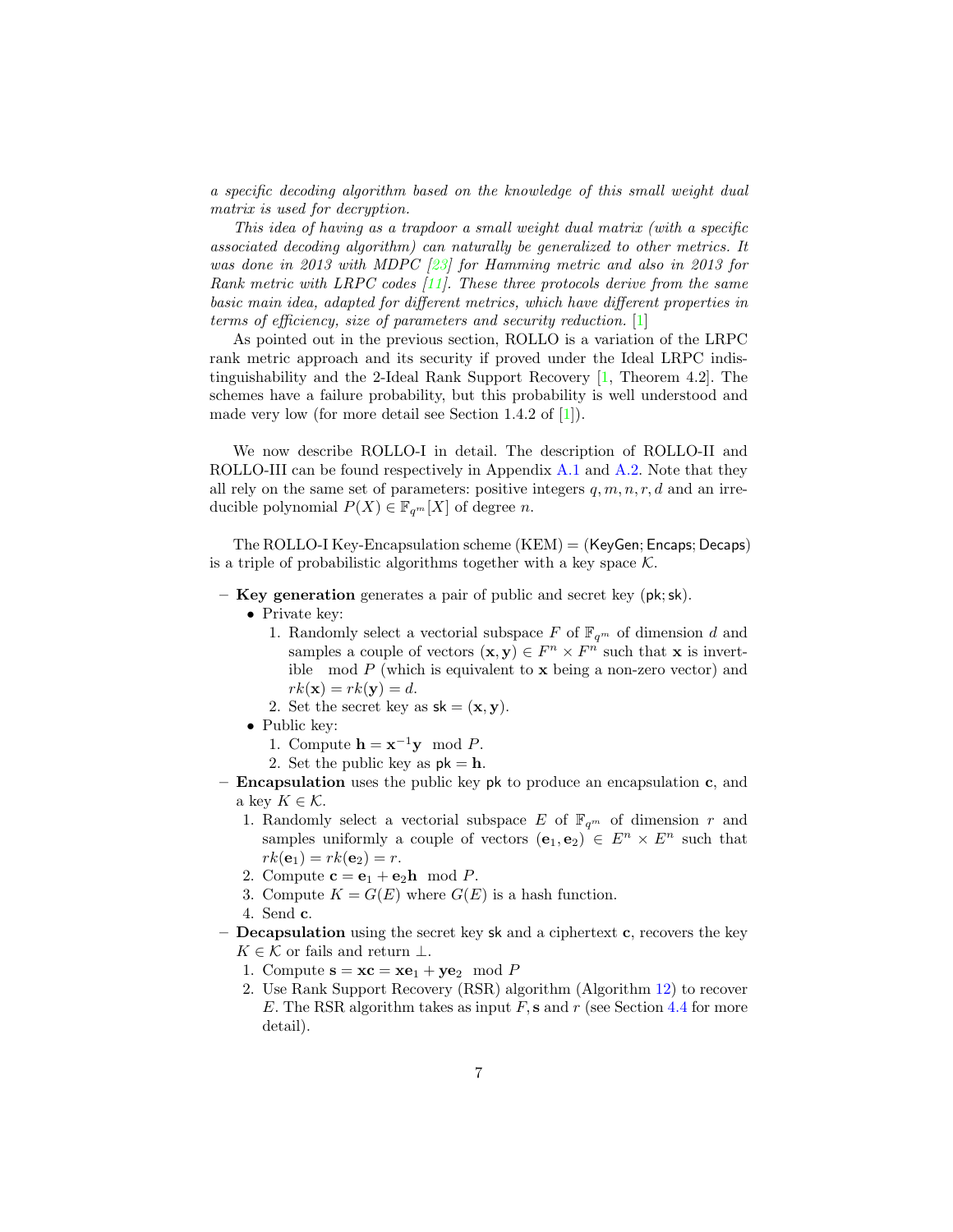3. get  $K = G(E)$ .

We refer to Table [1](#page-7-2) for the actual set of ROLLO-I parameters. Note that the private key can be obtained from a seed, and in ROLLO official NIST submission the seed expander is initialized with 40 bytes long seeds.

<span id="page-7-2"></span>

| Instance                   | $ q $ $m$ $ n $ $d r $ |  |                                                                                                      |       |             |                  | $ \mathsf{sk}\text{ size} $ pk size $ c\text{ size} $ Security failure rate |
|----------------------------|------------------------|--|------------------------------------------------------------------------------------------------------|-------|-------------|------------------|-----------------------------------------------------------------------------|
| $ ROLLO-I-128 2 79 47 65 $ |                        |  | $X^{47} + X^5 + 1$                                                                                   | 40B - | 465B   465B | 128 <sub>b</sub> | $2^{-30}$                                                                   |
|                            |                        |  | ROLLO-I-192 2 89 53 7 6 $X^{53} + X^6 + X^2 + X + 1$ 40B                                             |       | 590B 590B   | 192 <sub>b</sub> | $2^{-32}$                                                                   |
|                            |                        |  | $\overline{\text{ROLLO-I-256}\left[2\right]113\left[67\right]8\left[7\right]X^{67}+X^5+X^2}+X+1$ 40B |       | 947B   947B | 256 <sub>b</sub> | $2^{-42}$                                                                   |

Table 1. ROLLO-I parameters

## <span id="page-7-0"></span>4 Proposed algorithms

We redefined ROLLO starting from the following building blocks:

- the binary field arithmetic corresponding to operations in  $\mathbb{F}_{q^m}$ ;
- the vector space arithmetic including:
	- the Gauss reduction algorithm for binary matrices;
	- the Zassenhaus algorithm for binary matrices;
	- the generation of elements of  $\mathbb{F}_{q^m}[X]/P(X)$  of a given rank;
- the arithmetic in the composite Galois field  $\mathbb{F}_{q^m}[X]/P(X)$  where  $P(X)$  is the irreducible polynomial given in the parameters;
- the Rank Support Recovery algorithm (RSR) used in the decapsulation phase.

The key generation, encapsulation and decapsulation (or encryption and decryption) of all the variants of ROLLO are based only on these five blocks. Hence, we focused on optimizing every operations included in those layers as well as insuring the fact that they are constant time.

Given  $x, y$  two binary vectors, in what follows, we denote with  $x \oplus y$  the bit-wise XOR of x and y, and with  $x \otimes y$  the bit-wise AND of x and y. With  $\mathbf{x} \ll h$  and  $\mathbf{x} \gg h$  with indicate respectively, the left and right shift of x by h positions.

#### <span id="page-7-1"></span>4.1 Binary field arithmetic

Here we focus on the field used by ROLLO-I-128 for illustrative purpose. We implemented finite field arithmetic for the binary field  $\mathbb{F}_{2^m}$ , with  $m = 79$ , representing elements as binary polynomials of degree  $m - 1$  modulo an irreducible polynomial of degree m. We used the irreducible trinomial  $f(x) = x^{79} + x^9 + 1$ provided by the Allan Steel database incorporated in Magma software [\[5\]](#page-20-8) and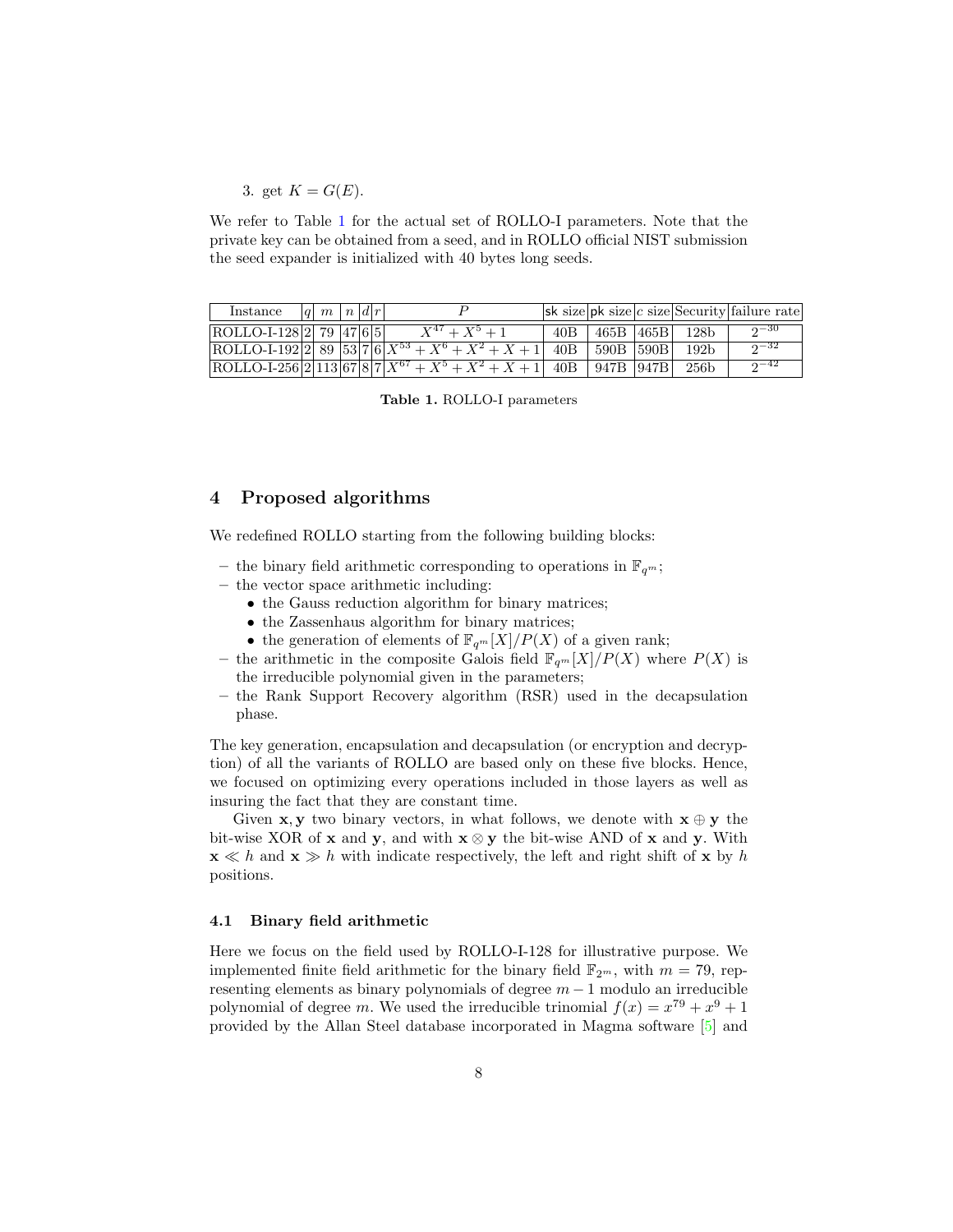also suggested by the authors of ROLLO. This trinomial has also lowest possible intermediate degree, allowing the shortest shift during the reduction operations.

To represent an element of the field we use 128-bit unsigned integer, using the type  $\text{\_}unit128 \text{-} t$ , and sometimes casting it to  $\text{\_}mil28i$ , with unused bits set to zero.

Addition and subtraction of two elements are a simple bit-wise XOR operation.

The multiplication of two field elements is performed in two steps: a carryless multiplication of the two elements seen as polynomials and a polynomial reduction modulo f.

All operations in the binary field layer execute in constant time.

#### <span id="page-8-0"></span>Carryless multiplication

Plain C implementation The carryless multiplication has been implemented by using recursive Karatsuba multiplication [\[21\]](#page-21-12). More specifically, we borrowed the constant time carryless multiplication of two 64 bit register using only bit manipulation from NTL and then built a Karatsuba method over this multiplication. The full multiplication is described in Algorithm [1](#page-8-1) assuming that the 64 bit carryless multiplication is available<sup>[3](#page-8-2)</sup>.

**Algorithm 1:** clmul(*a, b*): carryless multiplication in  $\mathbb{F}_{2^{79}}$ 

```
input : a,b of type __uint128, represent two binary polynomials of degree
             78.
  output : c of type \text{\_}unit128[2], represents a binary polynomial of degree 156.
1 __uint128 aLbL, aHbH, tmp;
2 aLbL = clmulepi64(b & 0xFFFFFFFFFFFFFFFF, a & 0xFFFFFFFFFFFFFFFF);
3 aLbL = clmulepi64((b >> 64) & OxFFFFFFFFFFFFFFFFF, (a >> 64) &
   0xFFFFFFFFFFFFFFFF);
4 tmp = clmulepi64(((b >> 64) & 0xFFFFFFFFFFFFFFFFFFFFF \theta (b &
   0xFFFFFFFFFFFFFFFF), ((a >> 64) & 0xFFFFFFFFFFFFFFFF) ⊕ (a &
   0xFFFFFFFFFFFFFFFF);
5 tmp = tmp ⊕aLbL ⊕aHbH;
6 c[0] = aLbL \oplus (tmp << 64);
7 c[1] = aHbH \oplus (tmp >> 64);8 return c
```
<span id="page-8-1"></span>For squaring, which will be used in the inversion algorithm, we can use the fact that this operation actually consists in interleaving zeros to the current representation of the polynomial. Indeed, for  $a \in \mathbb{F}_{2^m}$ ,  $a^2 = \left(\sum_{i=0}^{m-1} a_i x^i\right)^2$ 

<span id="page-8-2"></span><sup>&</sup>lt;sup>3</sup> The code is available in the file mach desc.h of the library NTL  $[31]$ , under the method NTL BB MUL CODE0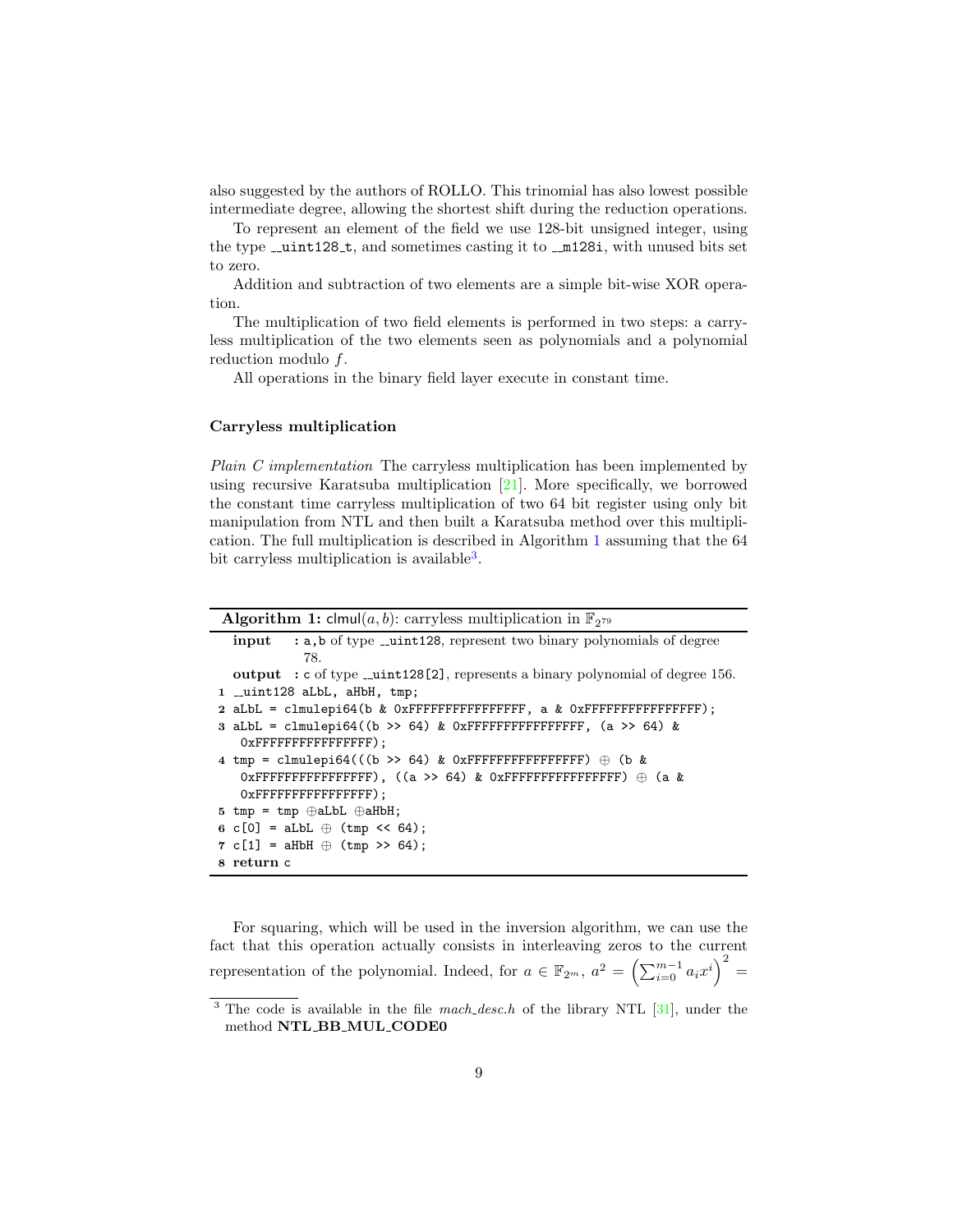$\sum_{i=0}^{m-1} a_i x^{2i}$ . For example, if the current representation of a was 11100101, then  $clmul(a,a)$  will be 1010100000100010. To perform this operation, we decided to use a small modification of the method Interleave bits with 64-bit multiply given by Sean Eron Anderson on his web page Bit Twiddling Hacks [\[7\]](#page-20-9) which is given in Algorithm [2.](#page-9-0)

| <b>Algorithm 2:</b> interleave_zeros( $a$ ): interleave zeros after each bit of a byte. |  |  |  |  |  |  |  |  |
|-----------------------------------------------------------------------------------------|--|--|--|--|--|--|--|--|
| $input$ : a of type unsigned char                                                       |  |  |  |  |  |  |  |  |
| output : b of type unsigned short                                                       |  |  |  |  |  |  |  |  |
| $1 b = ((x * 0x0101010101010101 & 0x8040201008040201) *$                                |  |  |  |  |  |  |  |  |
| 0x0102040810204081 >> 49) & 0x5555                                                      |  |  |  |  |  |  |  |  |
| 2 return c                                                                              |  |  |  |  |  |  |  |  |

<span id="page-9-0"></span>The squaring method is straightforward from there and is given in Algorithm [3.](#page-9-1)

| <b>Algorithm 3:</b> clmul( <i>a, a</i> ): vectorized carryless squaring in $\mathbb{F}_{2^{79}}$ |  |  |  |  |  |  |  |
|--------------------------------------------------------------------------------------------------|--|--|--|--|--|--|--|
| <b>input</b> : a of type __uint128, represent two binary polynomials of degree 78.               |  |  |  |  |  |  |  |
| <b>output</b> : c of type _ <b>uint128[2]</b> , represents $a^2$ in a binary polynomial of       |  |  |  |  |  |  |  |
| degree 156.                                                                                      |  |  |  |  |  |  |  |
| 1 __uint128 high = $0$ , low = 0;                                                                |  |  |  |  |  |  |  |
| 2 for $i = 07$ do                                                                                |  |  |  |  |  |  |  |
| 3   low $\oplus = (((\_uint128)$ interleave_zeros((a >> (8 * i)) & 0xFF)) <<                     |  |  |  |  |  |  |  |
| $(16 * i));$                                                                                     |  |  |  |  |  |  |  |
| 4 for $i = 89$ do                                                                                |  |  |  |  |  |  |  |
| 5   high $\oplus$ = (((__uint128) interleave_zeros((a >> (8 * i)) & 0xFF)) <<                    |  |  |  |  |  |  |  |
| $(16 * (i - 8))$ ;                                                                               |  |  |  |  |  |  |  |
| $6 \text{ } c[0] = \text{low};$                                                                  |  |  |  |  |  |  |  |
| $7 c[1] = high;$                                                                                 |  |  |  |  |  |  |  |
| 8 return c                                                                                       |  |  |  |  |  |  |  |

<span id="page-9-1"></span>AVX2 optimization When possible, the carryless multiplication step has been performed using Intel Advanced Vector Extensions 2 instructions (AVX2) [\[18\]](#page-21-14). In particular, the core of this function uses the **mm**\_clmulepi64\_si128 instruction (see also [\[15\]](#page-21-15)) to perform 64 times 64 bit binary polynomial multiplication.

The multiplication of two 79 bit binary polynomials is performed in a schoolbook fashion, by dividing the input in two 64 bit registers (one containing only 15 bits) and then applying four times the function mm clmulepi64 si128, which acts on 64 bits registers. The results is stored in a  $\text{\textendash}256i$  type (4 registers), but only the  $2m - 2$  least significant bits are used, while the remaining ones are set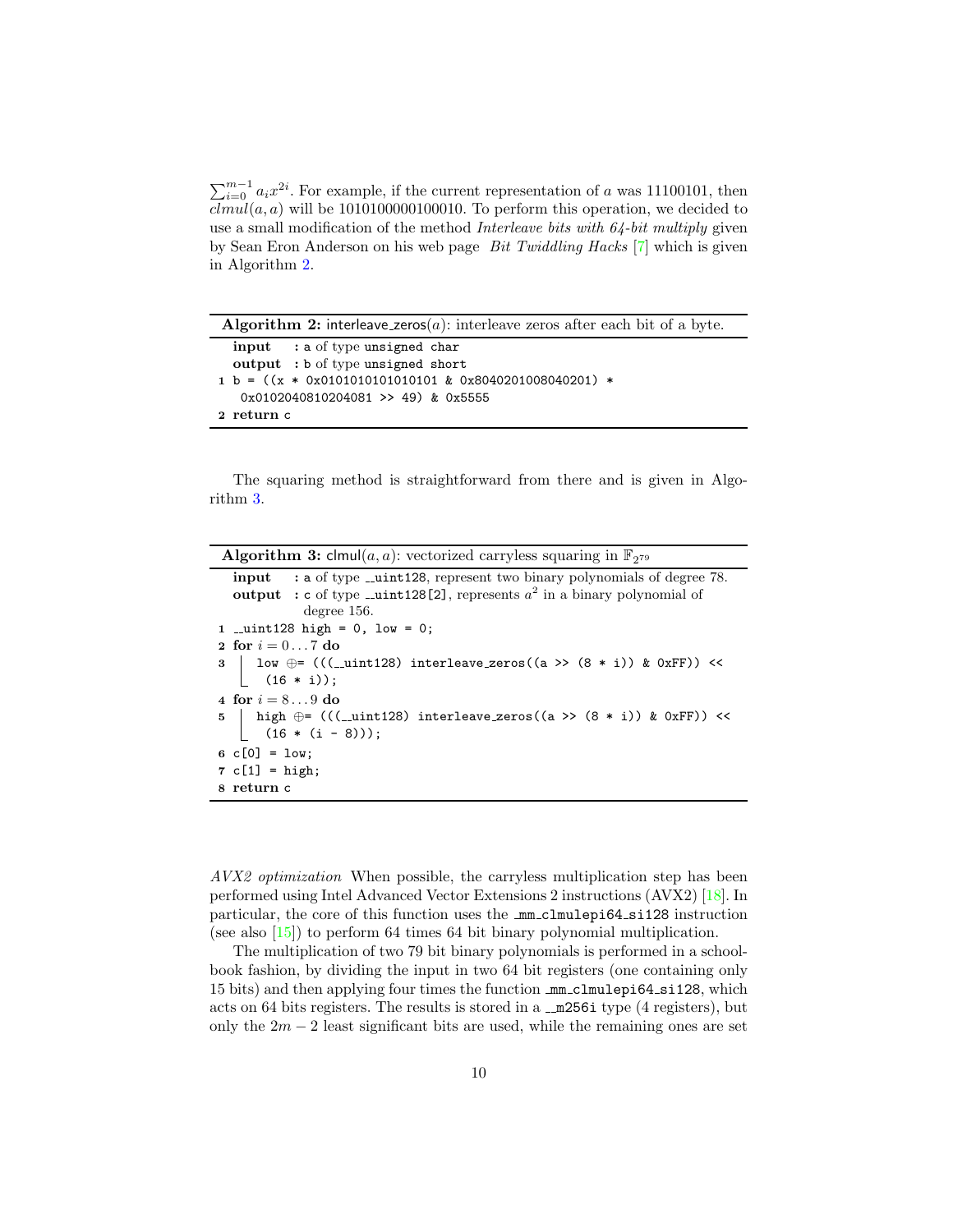to zero. We refer to this algorithm as the  $\mathsf{clmul}(A, B)$  algorithm, and we present our C implementation in Algorithm [4.](#page-10-2) Let us remark that using Karatsuba multiplication [\[21\]](#page-21-12) in Algorithm [4](#page-10-2) instead of steps 3-6 would not give any advantage, as the cost of multiplication and addition with AVX2 instruction is very close.

**Algorithm 4:** clmul(*a*, *b*): carryless multiplication in  $\mathbb{F}_{2^{79}}$ 

```
input : a,b of type \text{\_m128i}, represent two binary polynomials of degree 78.
   output : c of type \text{\textendash} represents a binary polynomial of degree 156.
 1 _m128i aLbL, aLbH, aHbL, aHbH, aLbH_xor_aHbL;
 2 m256i aLbL256, aLbH xor aHbL256, aHbH256;
 3 aLbL = mm_c1mulepi64_sii128(b, a, 0x00);4 aLbH = mm clmulepi64 si128(b, a, 0x01);
 5 aHbL = mm-clmulepi64-si128(b, a, 0x10);
 6 aHbH = mm-clmulepi64-si128(b, a, 0x11);
 7 aLbH_xor_aHbL = mm_xor_si128(aLbH, aHbL);
 8 \text{\_m128i} zero = \text{\_mm\_setzero\_si128}();
 9 aLbL256 = mm256-setm128i(zero, aLbL);
10 aLbH_xor_aHbL256 = mm256_setm128i(zero, aLbH_xor_aHbL);
11 aLbH xor aHbL256 = mm256 permute4x64 epi64(aLbH xor aHbL256, 0xD2);
12 aHbH256 = mm256 set m128i(aHbH, zero);
13 c = mm256 xor si256(aLbL256, aLbH xor aHbL256);
14 c = mm256 x or_s i256(c, athH256);15 return c
```
<span id="page-10-2"></span>Note that Algorithm [4](#page-10-2) is also suitable for fields of size up to  $2^{128}$ , which include all the fields used by the variants of ROLLO except ROLLO-III-256.

<span id="page-10-0"></span>Reduction The  $2m - 2$  bits result provided by the carryless multiplication is reduced back modulo f to a m bit field element, using standard techniques. The algorithm for reduction is presented in Algorithm [5,](#page-11-2) where the symbols  $\ll, \gg$ denote field multiplication and division by x respectively (left and right shift operators),  $\oplus$  is the field addition (bit-wise XOR operator),  $\otimes$  the bit-wise AND operator.

As for Algorithm [4,](#page-10-2) Algorithm [5](#page-11-2) is suitable for fields of size up to  $2^{128}$  up to the modification of the values of the masks, the amount of shifts and their width.

<span id="page-10-1"></span>**Inversion** The inversion of an element  $x \in \mathbb{F}_{279}$  has been implemented using Fermat's little Theorem stating that  $x^{2^m-2} = x^{-1}$ . The fixed exponentiation is achieved by the strategy presented in [?][Section 6.2] using an addition chain of length 9 in the case of  $m = 79$ :

$$
1\rightarrow2\rightarrow3\rightarrow6\rightarrow9\rightarrow18\rightarrow36\rightarrow39\rightarrow78\rightarrow79
$$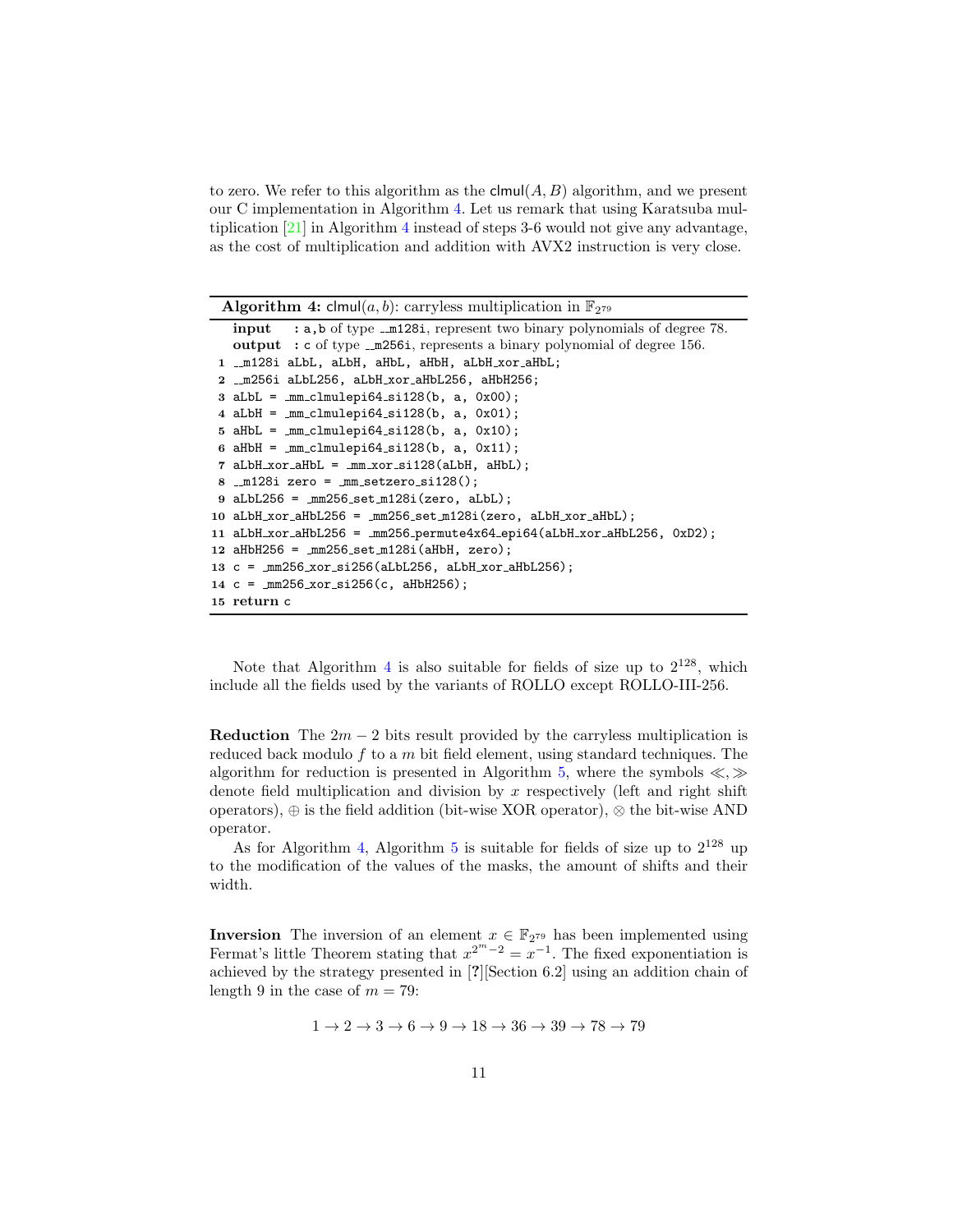**Algorithm 5:** red $_{\mathbb{F}_{279}}(a)$ : reduction in  $\mathbb{F}_{2^{79}}$ 

```
input : a = (\alpha_{156}, \ldots, \alpha_0) \in \mathbb{F}_2^{157}output : c = (a \mod f(x)) = x^{79} + x^9 + 1 \in \mathbb{F}_2^{79}1 a_L = (\alpha_{127}, \ldots, \alpha_0) \in \mathbb{F}_2^{128}2 a_H = (0, \ldots, 0, \alpha_{156}, \ldots, \alpha_{128}) \in \mathbb{F}_2^{128}3 a_L = a_L \oplus (a_H \ll 58) \oplus (a_H \ll 49)4 a_H = (a_L \otimes 0 \times \text{FFFFFFFFFFFF} 8000) \ll 645 a_H = a_H \gg 796 a_L = a_L \oplus a_H \oplus (a_H \ll 9)7 c = a_L \otimes 0x7FFFFFFFFFFFFFFFFFFFFF
8 return c
```
<span id="page-11-2"></span>which results in Algorithm [13.](#page-24-0) This algorithm being quite straightforward it is presented in appendix ??.

#### <span id="page-11-0"></span>4.2 Binary vector space arithmetic

In this section we describe the main algorithms used in the vector space, i.e. Gauss reduction, Zassenhaus algorithm, and the generation of vectors of given rank.

In our implementation, a binary matrix  $M$ , usually be indicated with uppercase letters, of size  $m \times l$  is an array of  $\text{\_}unit128 \text{-} t$  of length l, where each element of the array is a matrix row  $m_i$ . Similarly, a vector space, or the support of a set of vectors is represented with uppercase letters and stored in arrays of  $_l$ uint $128$ <sub>-t.</sub>

<span id="page-11-1"></span>**Gauss elimination algorithm** We follow  $[4]$  to implement Gaussian elimination in constant time. At the expense of a small constant-factor overhead, the authors of [\[4\]](#page-20-10) eliminate timing leaks in the standard algorithm of Gaussian reduction. They suggest to add  $1 - b$  times the second row to the first row, where  $b$  is the first entry in the first row; and then similarly (with updated  $b$ ) for the third row etc. Then, they add  $b$  times the first row to the second row, where b is the first entry in the second row; and then similarly for the third row etc. Then, they continue similarly through the other columns. The algorithm returns a binary matrix in systematic form The pseudocode of the algorithm can be found in Algorithm [6,](#page-12-1) where  $M$  represents a binary matrix with  $r$  rows and  $c$ columns,  $m_i$  is the binary vector representing the *i*-th row of the matrix  $M$ , and  $m_{i,j}$  is the bit entry of the matrix M at position i, j.

In our C implementation we store one line of the binary matrix in a variable of type  $\text{\_}unit128 \text{-} t$ . If we call this element  $\text{m}[i]$ , we can perform Steps 6-7 of Algorithm [6](#page-12-1) in a constant number of operations as follows:

$$
\begin{array}{l}\n\text{mask} = -(((\text{m[i]} \ \hat{\ } \text{m[k]}) \ \text{> j}) \ \& 1);\n\text{m[i]} = \text{m[i]} \ \hat{\ } \text{m[k]} \ \& \text{mask};\n\end{array}
$$

Similarly, also Steps 10-11 can be executed in constant-time.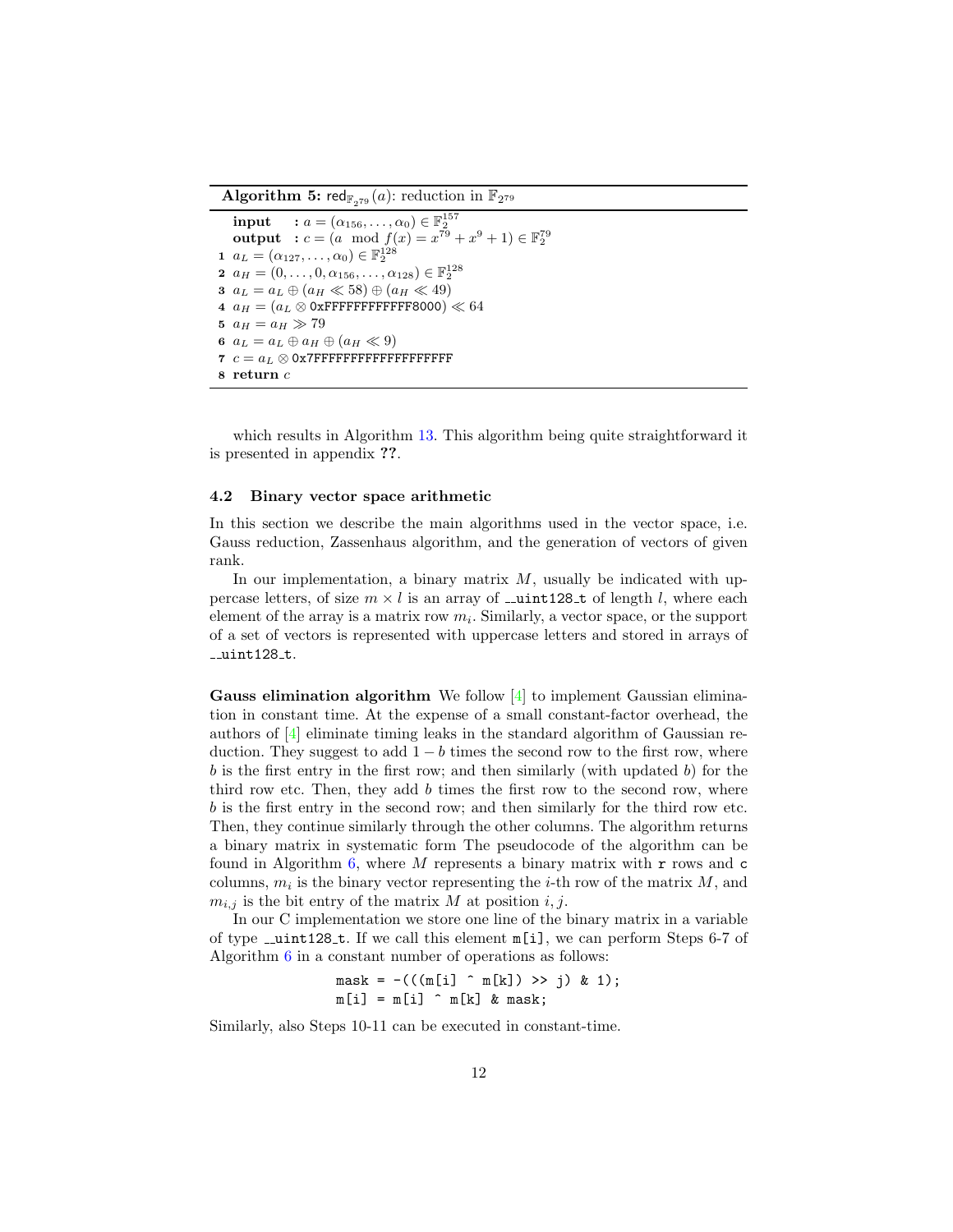Algorithm 6: gauss $(M)$ : Gaussian elimination algorithm

**input** :  $M$ : matrix with  $r$  rows and c columns output :  $M$ : matrix with  $r$  rows and  $c$  columns reduced in systematic form 1 for  $i = 0, ..., \lfloor (r + (c - 1))/c \rfloor - 1$  do 2 | for  $j = 0, ..., c - 1$  do  $3 \mid \cdot \mid$  if  $i \geq r$  then  $4 \mid \cdot \mid \cdot \mid$  stop 5 | for  $k = i + 1, ..., r - 1$  do 6 if  $m_{i,j} \oplus m_{k,j} \neq 0$  then 7 | | |  $m_i = m_i \oplus m_k$ 8 | for  $k = 0, ..., r - 1$  do 9 | | if  $k \neq i$  then 10 | | | if  $m_{k,j} \neq 0$  then 11 | | |  $m_k = m_k \oplus m_i$ 12 return M

<span id="page-12-1"></span><span id="page-12-0"></span>Zassenhaus algorithm The Zassenhaus algorithm is a method to compute a basis for the intersection and sum of two vectorial subspaces  $U, V$  of a vector space W of length d. Let us consider the two sets of generators of  $U$  and  $V$ , i.e.,  $U = \langle u_0, \ldots, u_{l_1} \rangle$  and  $V = \langle v_0, \ldots, v_{l_2} \rangle$ . The algorithm creates the block matrix [\(1\)](#page-12-2) of size  $(l_1 + l_2) \times 2d$ .

<span id="page-12-2"></span>
$$
\begin{bmatrix} u_{0,0} & \cdots & u_{0,d-1} & u_0 & \cdots & u_{0,d-1} \\ \vdots & & & & \vdots \\ u_{l_1,0} & \cdots & u_{l_1,d-1} & u_{l_1,0} & \cdots & u_{l_1,d-1} \\ v_{0,0} & \cdots & v_{0,d-1} & 0 & \cdots & 0 \\ \vdots & & & & \vdots \\ v_{l_2,0} & \cdots & v_{l_1,d-1} & 0 & 0 \end{bmatrix} \tag{1}
$$

After application of the Gauss elimination, the matrix has the form [\(2\)](#page-12-3), reduced in row echelon form.

<span id="page-12-3"></span>
$$
\begin{bmatrix}\na_{0,0} \cdots a_{0,d-1} & \star & \cdots & \star \\
\vdots & & \vdots & & \vdots \\
a_{l_3,0} \cdots a_{l_3,d-1} & \star & \cdots & \star \\
0 & \cdots & 0 & b_{0,0} \cdots b_{0,d-1} \\
\vdots & & \vdots & \vdots & & \vdots \\
0 & \cdots & 0 & b_{l_4,0} \cdots b_{l_4,d-1} \\
0 & \cdots & 0 & 0 \cdots & 0 \\
\vdots & & \vdots & \vdots & & \vdots \\
0 & \cdots & 0 & 0 \cdots & 0\n\end{bmatrix}
$$
\n(2)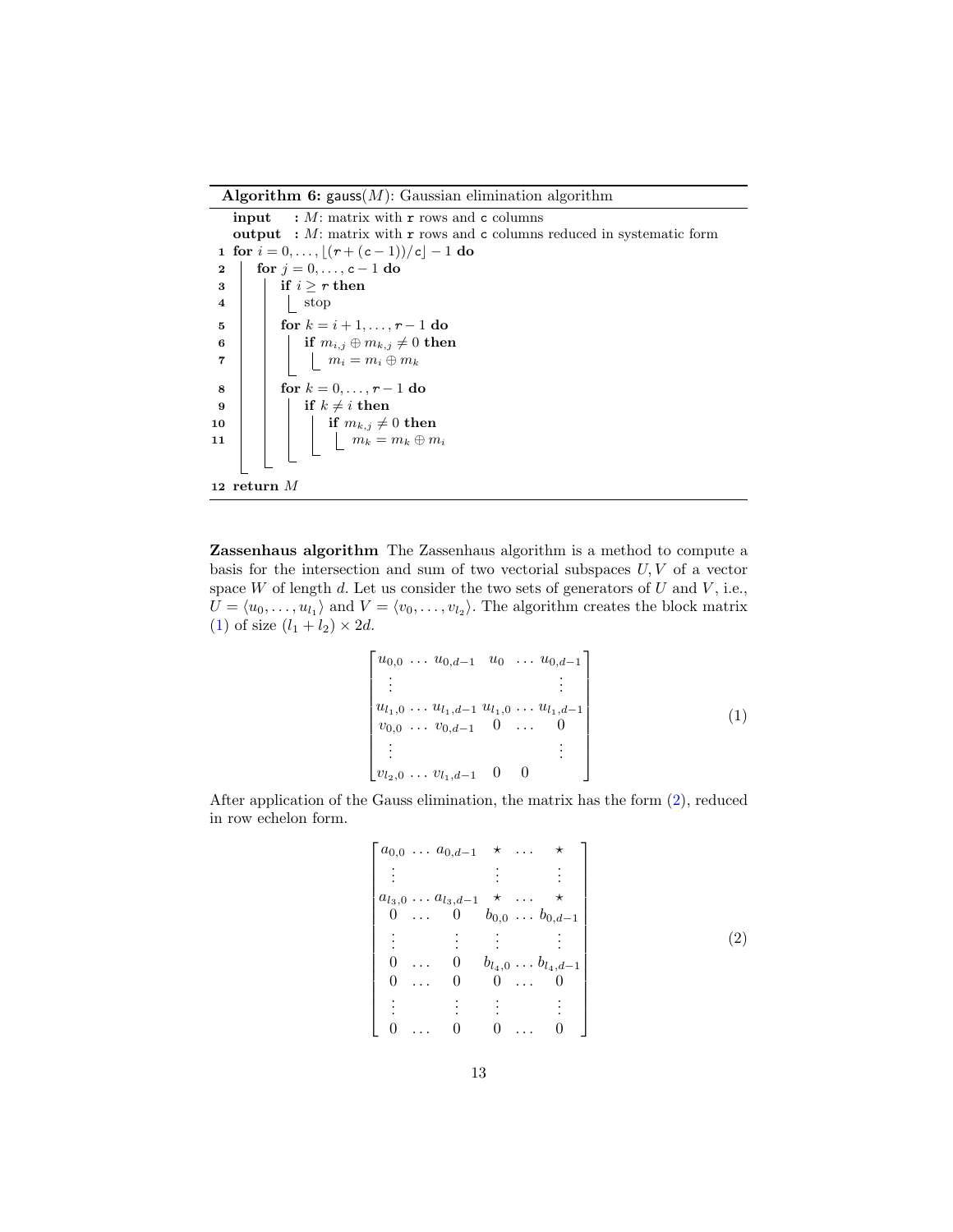In [\(2\)](#page-12-3),  $\star$  stands for arbitrary numbers,  $(a_0, \ldots, a_{l_3})$  is a basis of  $V + U$ and  $(b_0, \ldots, b_{l_4})$  is a basis of  $V \cap U$ . The pseudocode can be found in Algorithm [7.](#page-13-3)

| Algorithm 7: zassenhaus $(U, V)$ : Zassenhaus algorithm.                                                                                                                                                                                                            |
|---------------------------------------------------------------------------------------------------------------------------------------------------------------------------------------------------------------------------------------------------------------------|
| <b>input</b> : $U = (u_0, \ldots, u_{l_1})^T \in (\mathbb{F}_{2^m})^{l_1}, V = (v_0, \ldots, v_{l_2})^T \in (\mathbb{F}_{2^m})^{l_2}$<br><b>output</b> : $A = (a_0, , a_{l_3})^T \in (\mathbb{F}_{2^m})^{l_3}, B = (b_0, , b_{l_3})^T \in (\mathbb{F}_{2^m})^{l_4}$ |
| $\mathbf{1}\begin{bmatrix} A & \star \\ \mathbf{0} & B \\ \mathbf{0} & \mathbf{0} \end{bmatrix} = \mathsf{gauss}(\begin{bmatrix} U & U \\ V & \mathbf{0} \end{bmatrix})$<br>2 return $A, B$                                                                         |

<span id="page-13-3"></span><span id="page-13-0"></span>Generation of vectors of given rank One of the non-trivial part of the encapsulation and key generation is to generate a vector  $\mathbf{e} \in \mathbb{F}_{q^m}^n$  of a given rank, say r. One can adopt the strategy from [\[28\]](#page-21-16)[Section 5.2] which consists in generating r random elements of  $\mathbb{F}_{q^m}$ , check if they are linearly independent and then generate a random linear combination of those vectors.

The approach we have chose is different and takes advantage of the fact that  $r$  is usually small (maximum 8 for ROLLO). We start by initializing a list with the zero vector and a random vector. We then generate a second random vector, check if it is already in the list. If so, we discard it and generate another one, else we add its addition with all the previous vectors already in the list to the list. We end up generating a vectorial subspace F of  $\mathbb{F}_{q^m}$  of dimension r. We then draw randomly the coordinates of e from this list. The only caveat of this method is that the vector  $e$  can be of rank less than  $r$  as its coordinates could be in a vectorial subspace of  $F$ . We therefore have to check the rank of e before outputting the result. The procedure is displayed in Algorithm [8.](#page-14-1) When compared to the method from [\[28\]](#page-21-16)[Section 5.2], this yields an average improvement of 30% in performance.

#### <span id="page-13-1"></span>4.3 Composite Galois field arithmetic

An element in the composite Galois field  $\mathbb{F}_{(2^m)^n}$  can be represented as a poly-nomial  $\mathbf{a}(x) = a_0 + a_1x + \ldots + a_{n-1}x^{n-1}$  in  $\mathbb{F}_{2^m}[x]/P(x)$ , with  $P(x) \in \mathbb{F}_2[x]$ irreducible of degree *n*, or, equivalently, as an array  $\mathbf{a} = (a_0, a_1, \ldots, a_{n-1})$  of length n of elements in  $\mathbb{F}_{2^m}$ . In our implementation, an element of  $\mathbb{F}_{(2^m)^n}$  is an array of  $\text{\_}unit128 \text{-}t$  of length n, and we usually refer to it in the pseudocode with bold lowercase letters.

<span id="page-13-2"></span>Matrix multiplication with lazy reduction The multiplication  $a \times b^{-4}$  $a \times b^{-4}$  $a \times b^{-4}$  in  $\mathbb{F}_{(2^m)^n}$ , Algorithm [9,](#page-15-0) is performed as the following vector by matrix multiplica-

<span id="page-13-4"></span><sup>&</sup>lt;sup>4</sup> When it is clear from the context, with abuse of notation we indicate  $\mathbf{a} \times \mathbf{b}$  as  $\mathbf{a} \cdot \mathbf{b}$ or ab.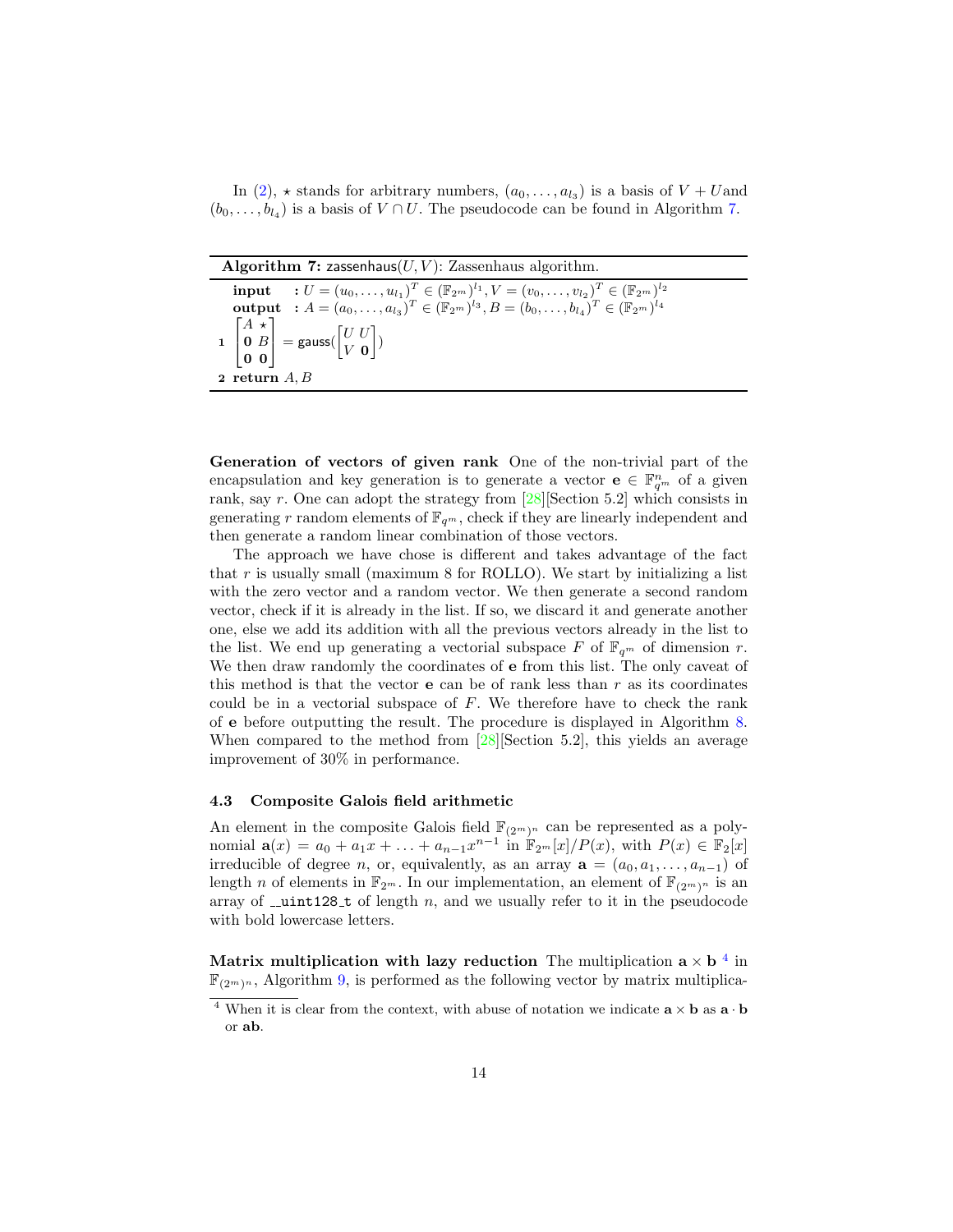Algorithm 8: rank\_vec\_gen(r): generation of vector of a given rank

input :  $r \in \mathbb{N}^*$ **output** :  $e \in \mathbb{F}_{q^m}^n$  such that  $rk(e) \leq r$ 1  $F := \{0\}$ 2 dim  $:= 0$ 3 while dim  $\langle r \rangle$  do 4  $v \leftarrow \mathbb{F}_{q^m}$ 5 if  $v \notin F$  then 6 | for  $u \in F$  do 7 F := F ∪ {v + u}  $8 \mid \cdot \cdot \cdot \cdot \cdot \cdot = \dim +1$ 9 while  $rk(e) < r$  do 10  $\int$  for  $i = 0, ..., r - 1$  do 11  $\vert \quad \vert \quad \mathbf{e}_i \leftarrow \mathbf{s} F$ 12 return e

tion

<span id="page-14-1"></span>
$$
(a_0, a_1, \ldots, a_{n-1}) \times \begin{bmatrix} \hat{b}_{0,0} & \cdots & \hat{b}_{0,n-1} \\ \hat{b}_{1,0} & \cdots & \hat{b}_{1,n-1} \\ \vdots & \ddots & \vdots \\ \hat{b}_{n-1,0} & \cdots & \hat{b}_{n-1,n-1} \end{bmatrix},
$$

where  $(\hat{b}_{i,0}, \cdots, \hat{b}_{i,n-1})$  are the coefficients of  $\mathbf{b}(x) \cdot x^i \mod P(x)$ . In ROLLO-I,  $(b_{i,0} + b_{i,1}x + b_{i,2}x^2 + b_{i,3}x^3 + b_{i,4}x^4 + b_{i,5}x^5 + \cdots + b_{i,n-1}x^{n-1}) \cdot x \mod P(x) =$  $b_{i,n-1} + b_{i,0}x + b_{i,1}x^2 + b_{i,2}x^3 + b_{i,3}x^4 + (b_{i,4} + b_{i,n-1})x^5 \cdots$ ,  $b_{i,n-2}x^{n-1}$ , since  $x^{47} = x^5 + 1.$ 

This allows us to reduce the number of reduction in  $\mathbb{F}_{2^m}$ , since when we compute the field element  $(a_0, a_1, \ldots, a_{n-1}) \times (b_{i,0}, \cdots, b_{i,n-1}) = (a_0, a_{i,0} + \ldots + a_{i,n-1})$ compute the field element  $(a_0, a_1, \ldots, a_{n-1}) \times (\hat{b}_{i,0}, \cdots, \hat{b}_{i,n-1}) = (a_0\hat{b}_{i,0} + \ldots + a_{n-1}\hat{b}_{i,n-1}) = \sum_{j=0}^{n-1} a_j\hat{b}_{i,j}$ , each  $a_j\hat{b}_{i,j}$  can be computed using the carryless multiplication algorithm clmul, and the reduction red $_{\mathbb{F}_{279}}$  is applied only at the end of the summation. The pseudo-code of the algorithm is presented in Algorithm [9.](#page-15-0)

<span id="page-14-0"></span>**Polynomial inversion** For the inversion in the composite Galois field  $\mathbb{F}_{(2^m)^n} \cong$  $\mathbb{F}_{2^m}[x]/P(x)$ , we use the technique presented in [\[14\]](#page-21-17) in 1998, which improves the Itoh-Tsujii algorithm with pre-computed powers [\[19\]](#page-21-18). The idea is to com pute  $\mathbf{a}^{-1} = (\mathbf{a}^r)^{-1} \mathbf{a}^{r-1}, \mathbf{a} \in \mathbb{F}_{(2^m)^n}, \mathbf{a} \neq 0$ , where  $r = (2^{mn} - 1)/(2^m - 1)$ . It is easy to prove that  $\mathbf{a}^r \in \mathbb{F}_{2^m}$  as  $(\mathbf{a}^r)^{2^m} = (\mathbf{a}^{1+2^m+2^{2m}+...+2^{(n-1)m}})^{2^m} =$  $\mathbf{a}^{1+2^m+2^{2m}+\dots+2^{(n-1)m}} = \mathbf{a}^r$ . This reduces inversion in the Galois field  $\mathbb{F}_{(2^m)^n}$  to one inversion in the ground field  $\mathbb{F}_{2^m}$ , the computation of  $\mathbf{a}^{r-1}$  and n multiplione inversion in the ground field  $\mathbb{F}_{2^m}$ , the computation of  $\mathbf{a}^{r-1}$  and *n* multiplications in  $\mathbb{F}_{2^m}$ .

To compute  $\mathbf{a}^{2^m}$ , one can notice that  $\mathbf{a}^{2^m} = (\sum_{i=0} a_i x^i)^{2^m} \mod P =$  $\sum_{i=0}^{n} a_i x^{i2^m} \mod P$  as  $a_i \in \mathbb{F}_{q^m} \forall i=0,\ldots,n-1$ . It is then sufficient to pre-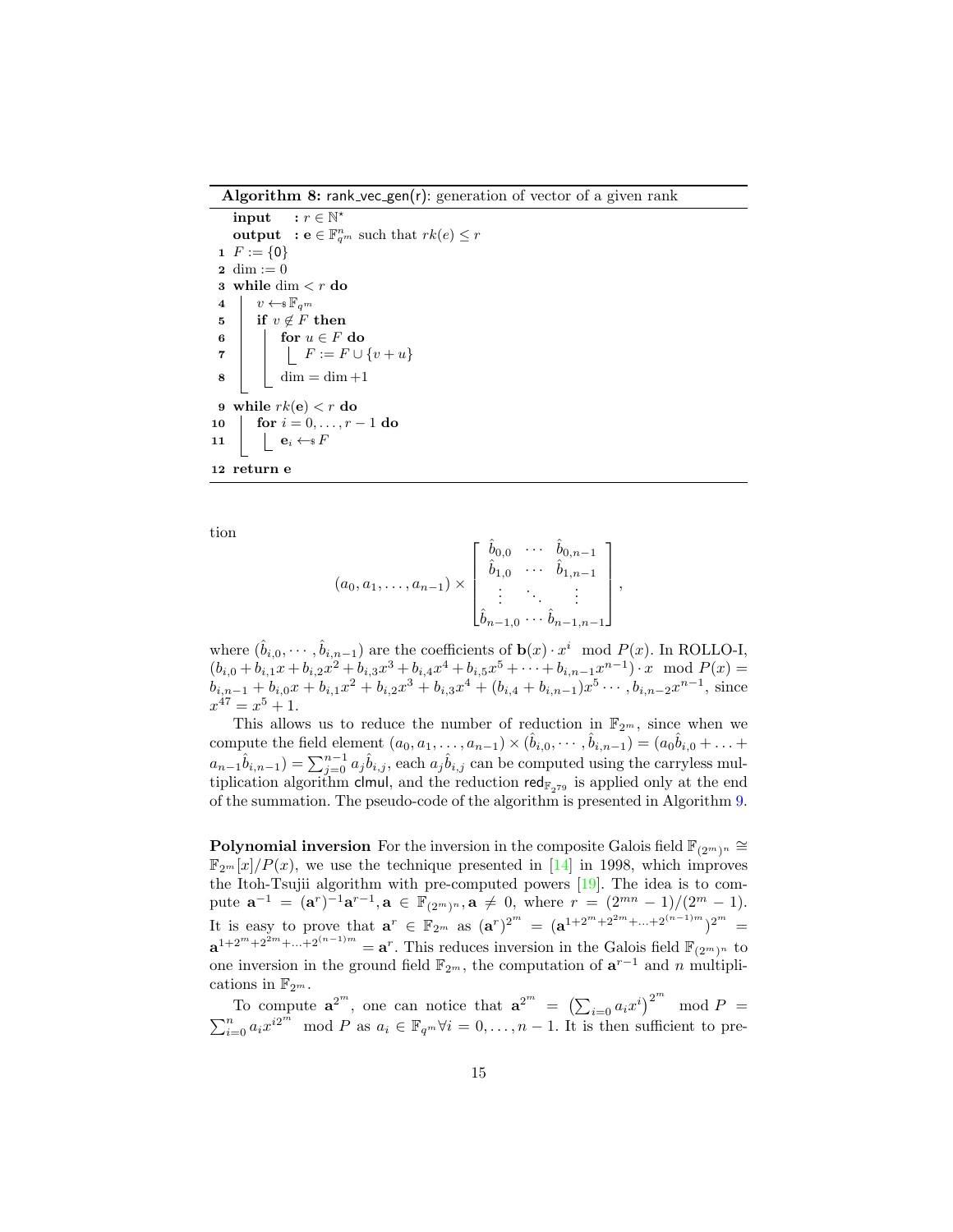**Algorithm 9:** poly\_mul(a, b): polynomial multiplication in  $\mathbb{F}_{2^m}[x]/P(x)$ 

```
input : \mathbf{a} = (a_{n-1}, \ldots, a_0), \mathbf{b} = (b_{n-1}, \ldots, b_0) \in \mathbb{F}_{2^m}[x]/P(x)output : c = (a \times b \mod P(x)) \in \mathbb{F}_{2^m}[x]/P(x)1 c = 02 for j=0, \ldots, n-2 do
 3 \mid \text{for } i=0, \ldots, n-1 \text{ do}4 \vert t = \text{clmul}(a_j, b_i)5 c_i = c_i \oplus t6 \mathbf{b} = \mathbf{b} \cdot x \mod P(x)7 for i=0, \ldots, n-1 do
 8 t = \text{clmul}(a_{n-1}, b_i)9 c_i = c_i \oplus t10 c_i = \text{red}_{\mathbb{F}_{2^{79}}}(c_i)11 return c
```
<span id="page-15-0"></span>compute the values of  $s_i = x^{i2^m} \mod P$ ,  $\forall i = 0, \ldots, n-1$ . Therefore, the computation of  $a^{2^m}$  can be seen as a matrix multiplication as follow:

$$
S.\mathbf{a}^{T} = \begin{pmatrix} 1 & s_{1,0} & s_{2,0} & \dots & s_{n-1,0} \\ 0 & s_{1,1} & s_{2,1} & \dots & s_{n-1,1} \\ \vdots & \dots & \dots & \vdots \\ 0 & s_{1,n-1} & s_{2,n-1} & \dots & s_{n-1,n-1} \end{pmatrix} \times \begin{pmatrix} a_{0} \\ a_{1} \\ \vdots \\ a_{n-1} \end{pmatrix}
$$

In addition, if P has only binary coefficients (which is the case for all variants of ROLLO), the pre-computed values also have binary coefficients meaning that the previous matrix multiplication can be performed using only XORs. The last step is to remark that  $\mathbf{a}^{2^{km}} = S^k \cdot \mathbf{a}^T$  and we end up with an algorithm performing n polynomial multiplications and binary matrix multiplications, one inversion in  $\mathbb{F}_{2^m}$  followed by  $n$  multiplications in  $\mathbb{F}_{2^m}.$ 

Algorithm [11](#page-16-1) summarizes how the inversion is performed. It uses Algo- rithm [10](#page-16-2) to compute  $a^{2^{km}}$ . The matrix S in Algorithm 10 is a pre-computed matrix depending only on  $P$  and  $n$ .

Notice that both Algorithm [10](#page-16-2) and [11](#page-16-1) can be coded such that they execute a constant number of operations. In particular, Steps 4-5 of Algorithm [10,](#page-16-2) can be performed in a constant time fashion by using a mask, as follows: compute mask =  $0 - S_{i,j}$ , so that mask is 0 if  $S_{i,j} = 0$  or a binary vector of 1's otherwise; then compute  $t = a_i \otimes \text{mask}$  and finally  $b_i = b_i + t$ .

It is also possible to pre-compute all the matrices  $S, S^2, S^3, \ldots, S^{n-1}$  to avoid the steps 2 and 3 of Algorithm [10.](#page-16-2) This, for example, results in 28.6KB of precomputed matrices for ROLLO-I-128.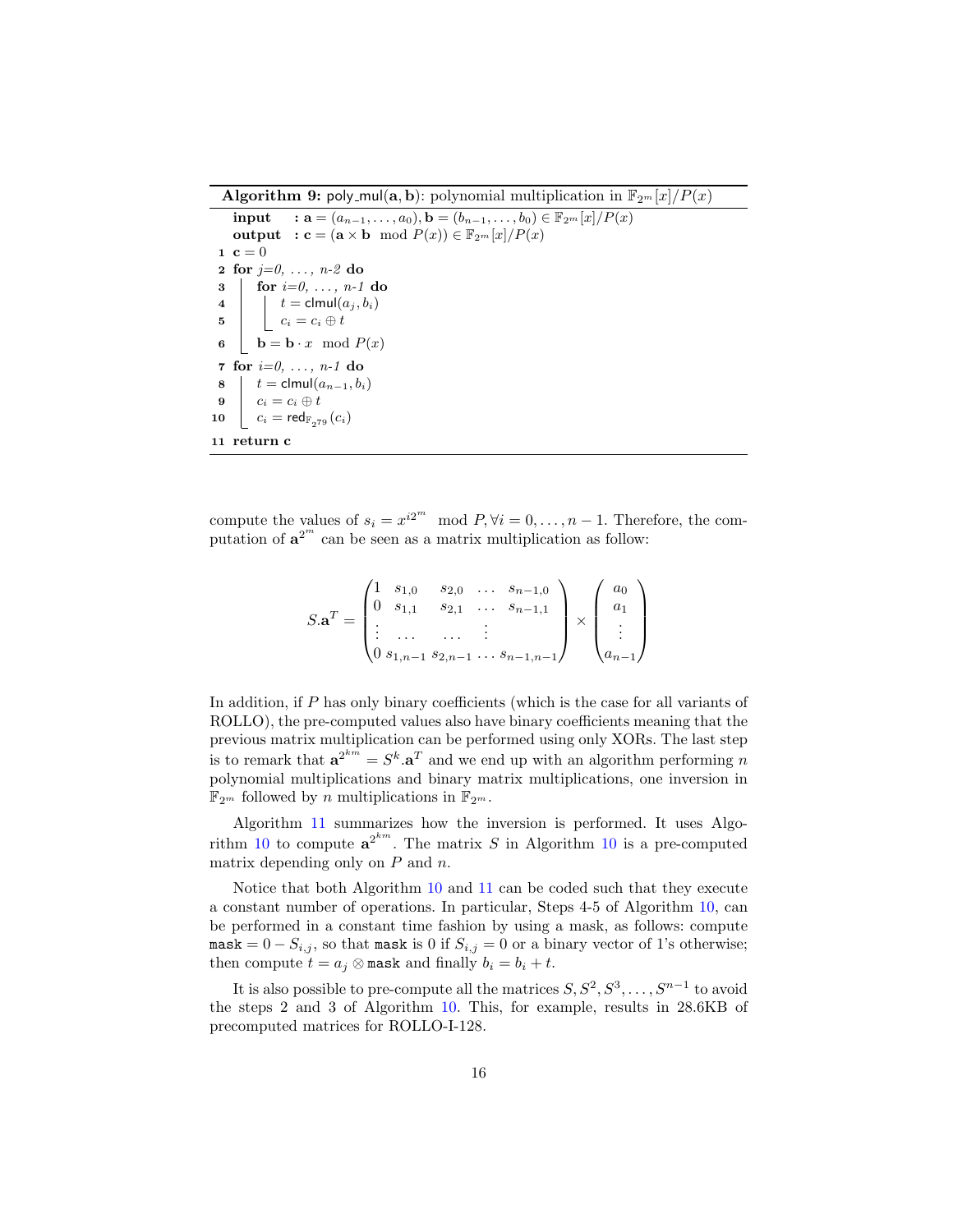**Algorithm 10:** poly pow<sub>m</sub>(a): polynomial exponentiation  $a^{2^{km}}$  in  $\mathbb{F}_{2^m}[x]/P(x)$ **input** :  $\mathbf{a} = (a_0, \ldots, a_{n-1}) \in \mathbb{F}_{2^m}[x]/P(x)$ , the pre-computed matrix S and  $k \in \{1, \ldots, n-1\}$  $\textbf{output} \hspace{3mm} \textbf{: b} = (b_0, \ldots, b_{n-1}) = \textbf{a}^{2^{km}}$  $\hat{S} = S$ 2 for  $i = 1, ..., k-1$  do  $\mathbf{3} \quad | \quad \hat{S} = \hat{S} \cdot S$ 4 for  $i=0, \ldots, n-1$  do 5  $b_0 = 0$ 6 for  $j=0, \ldots, n-1$  do  $\begin{array}{cc} \texttt{7} & \end{array} \begin{array}{c} \end{array} \begin{array}{c} \texttt{if} \,\,\hat{S}_{i,j} \neq 0 \text{ then} \end{array}$  $\begin{array}{c|c|c|c} \mathbf{8} & \quad b_i = b_i + a_j \end{array}$ 9 return b

<span id="page-16-2"></span>

| <b>Algorithm 11:</b> poly_inv(a): polynomial inversion in $\mathbb{F}_{2^m}[x]/P(x)$ |                                                                                                                                                                         |                                                       |  |  |  |  |  |
|--------------------------------------------------------------------------------------|-------------------------------------------------------------------------------------------------------------------------------------------------------------------------|-------------------------------------------------------|--|--|--|--|--|
|                                                                                      | <b>input</b> : $a = (a_0, , a_{n-1}) \in \mathbb{F}_{2^m}[x]/P(x)$<br>output : $b = a^{-1}$                                                                             |                                                       |  |  |  |  |  |
| 1 $c = poly_{p}ow_{1}(a)$                                                            |                                                                                                                                                                         |                                                       |  |  |  |  |  |
|                                                                                      | <b>2</b> for $i=2, \ldots, n-1$ do                                                                                                                                      |                                                       |  |  |  |  |  |
|                                                                                      | $\begin{array}{c c} \texttt{3} & \texttt{t}_1 = \texttt{poly\_pow}_i(\texttt{a}) \\ \texttt{4} & \texttt{c} = \texttt{poly\_mul}(\texttt{t}_1, \texttt{c}) \end{array}$ |                                                       |  |  |  |  |  |
|                                                                                      | $5 s = \text{poly-mul}(a, c)$ ;                                                                                                                                         | // $\mathbf{a}^r = \mathbf{a} \cdot \mathbf{a}^{r-1}$ |  |  |  |  |  |
| 6 $s_0 = s_0^{-1}$ ;                                                                 |                                                                                                                                                                         | // $s_0 \in \mathbb{F}$ <sub>2</sub> m                |  |  |  |  |  |
|                                                                                      | 7 for $i=0, \ldots, n-1$ do                                                                                                                                             |                                                       |  |  |  |  |  |
| $8 \mid b_i = s_0 \cdot c_i$                                                         |                                                                                                                                                                         |                                                       |  |  |  |  |  |
| 9 return b                                                                           |                                                                                                                                                                         |                                                       |  |  |  |  |  |

#### <span id="page-16-1"></span><span id="page-16-0"></span>4.4 Rank Syndrome Recovery algorithm and Decapsulation

In this section we describe the core of the decapsulation phase: the Rank Support Recovery (RSR) algorithm which was introduced in [\[11\]](#page-20-7) and made constant time in [?].

Let E, F be two  $\mathbb{F}_q$ -subspaces of  $\mathbb{F}_{q^m}$  and let  $(e_1, \ldots, e_r)$  be a basis of E and  $(f_1, \ldots, f_d)$  be a basis of F. So dim(E) = r and dim(F) = d. We denote by EF the subspace generated by the product of the elements of  $E$  and  $F$ :

$$
EF = \langle \{ef \mid e \in E \text{ and } f \in F \} \rangle.
$$

Note that  $(e_i f_j)_{1 \leq i \leq r, 1 \leq j \leq d}$  is a generator family of EF. Thus,  $\dim(EF) \leq rd$ and the equality holds with an overwhelming probability [\[1\]](#page-20-5). For that reason, we assume that  $\dim(EF) = rd$ .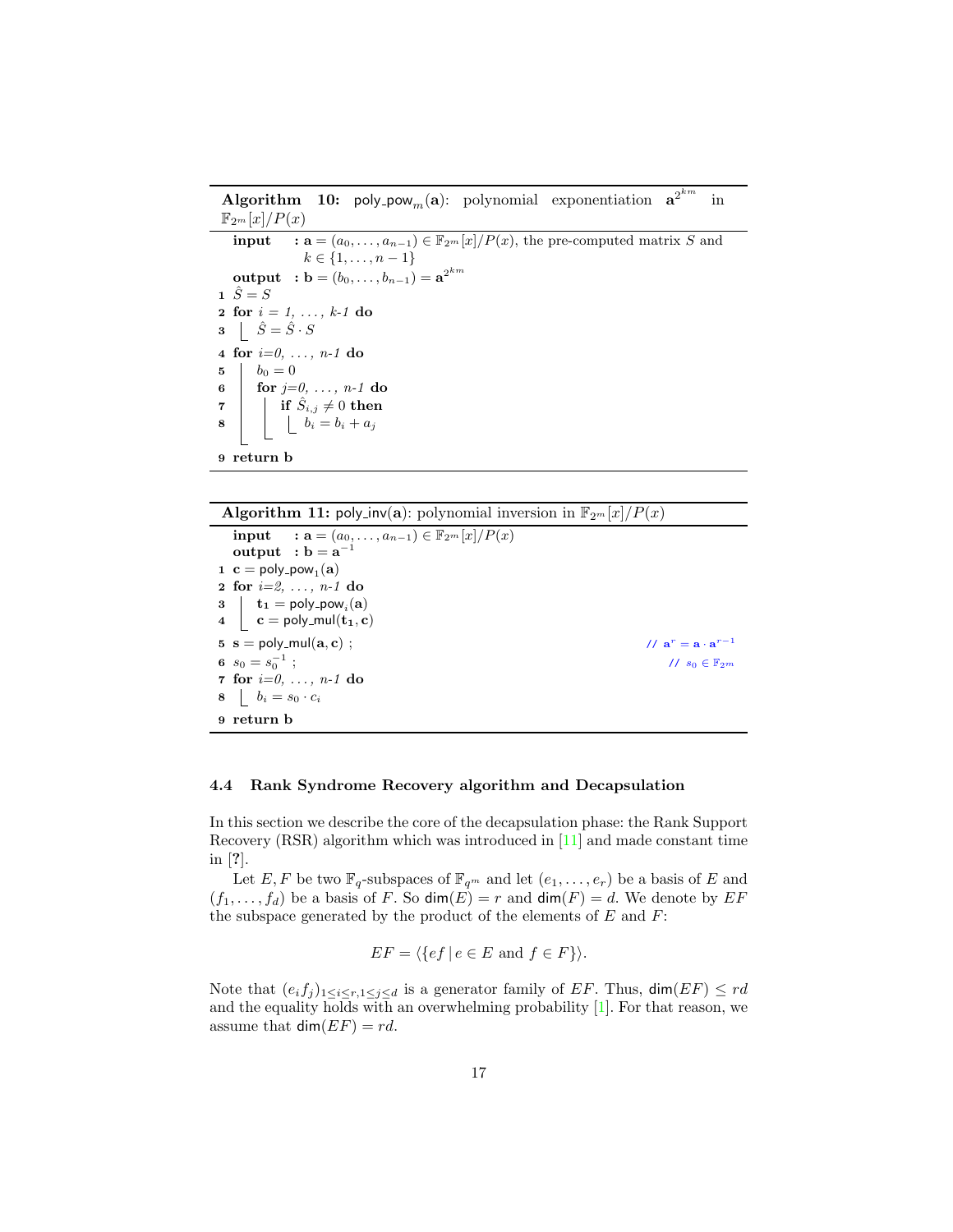Let C be a LRPC code with parity check matrix  $H \in (\mathbb{F}_{q^m})^{2n \times n}$  and let  $\mathbf{s} = (s_1, \ldots, s_n)$  be a syndrome of the error vector  $\mathbf{e} = (e_1, \ldots, e_{2n})$ , that is,  $H\mathbf{e}^T = \mathbf{s}^T$ . Let E be the support of **e** and S be the support of **s**. Since S is a subspace of EF, its dimension is at most rd. Finally we denote by  $B_i = f_i^{-1}S$ .

The RSR algorithm (Algorithm [12\)](#page-18-0) takes as input the base of the vector space  $F$ , the syndrome s and the dimension of  $E$  i.e.  $r$ ; and its output is (probably)  $E$ , i.e. the support of the error **e**. The algorithm is divided in two parts: the first part *tries* to compute  $EF$  and it is needed to reduce the decoding failure rate; the second part recovers the vector space  $E$  (see [\[3\]](#page-20-11) for more details).

Let us start with the second part of algorithm: recover the support  $E$  of the error vector e. Since the coordinates of the syndrome can be seen as elements in EF, the idea is to compute the support of the error as

$$
E = B_1 \cap B_2 \cap \ldots \cap B_d, \text{ where } B_i = f_i^{-1}S.
$$

In fact,

$$
B_i = \{f_i^{-1}f_1e_1, f_i^{-1}f_2e_1, \dots, f_i^{-1}f_de_r\} = \{e_1, \dots e_r, f_i^{-1}f_je_t\}_{1 \leq j \leq d, i \neq j, 1 \leq t \leq r}
$$

Note that this method fails to recover  $E$  when the syndrome space  $S$  is different from EF and when the intersection contains others elements besides the  $e_i$ 's [\[1\]](#page-20-5). To minimize the probability that  $\dim(S)$  is smaller than rd we have to compute the vector space  $EF$  as  $S + F \cdot \sum_{i \neq j} (B_i \cap B_j)$  [\[3\]](#page-20-11). In particular in Section 1.4.2 of  $[1]$  the authors prove that the probability of not recovering  $EF$  during the first part of the algorithm is very low if for each iteration one computes

<span id="page-17-1"></span>
$$
S + F \cdot ((B_i \cap B_{i+1}) + (B_{i+1} \cap B_{i+2}) + (B_i \cap B_{i+2})).
$$
 (3)

In fact, if  $\mathbf{x} \in F \cdot ((B_i \cap B_{i+1}) + (B_{i+1} \cap B_{i+2}) + (B_i \cap B_{i+2}))$  but  $\mathbf{x} \notin S$ , then  $S + \mathbf{x} = EF$  and we can decode successfully. Thus, in Part I of Algorithm [12,](#page-18-0) we compute  $EF$  as  $(3)$ .

In Algorithm [12:](#page-18-0)

- we use capital letter both for the output of Zassenhaus algorithm (Section [4.2](#page-11-0) p. [13\)](#page-12-0) and the matrices with elements in  $\mathbb{F}_{q^m}$ . In this last case we denote by  $J^{\{i\}}$  the *i*-th row of the matrix J;
- We indicate by  $T, z = \text{zassenhaus}(B_i, B_j)$  the first element of the Zassenhaus algorithm output, i.e.  $B_i+B_j$  and with  $\Box$ ,  $T =$  zassenhaus $(B_i, B_j)$  the second element of the output, that is,  $B_i \cap B_j$ .
- T is a temporary value. The *i*-th element of T is denoted by  $t_i$
- $-m_{kr+l}$  in Step 13 is the  $(kr+l)$ -th element of a temporary vector **m**.

## <span id="page-17-0"></span>5 Performance

We benchmark our implementation of ROLLO-I-128 on Mac OSX 10.14 (Mojave) equipped with 2.6GHz Intel Core i7. We use SUPERCOP to compare our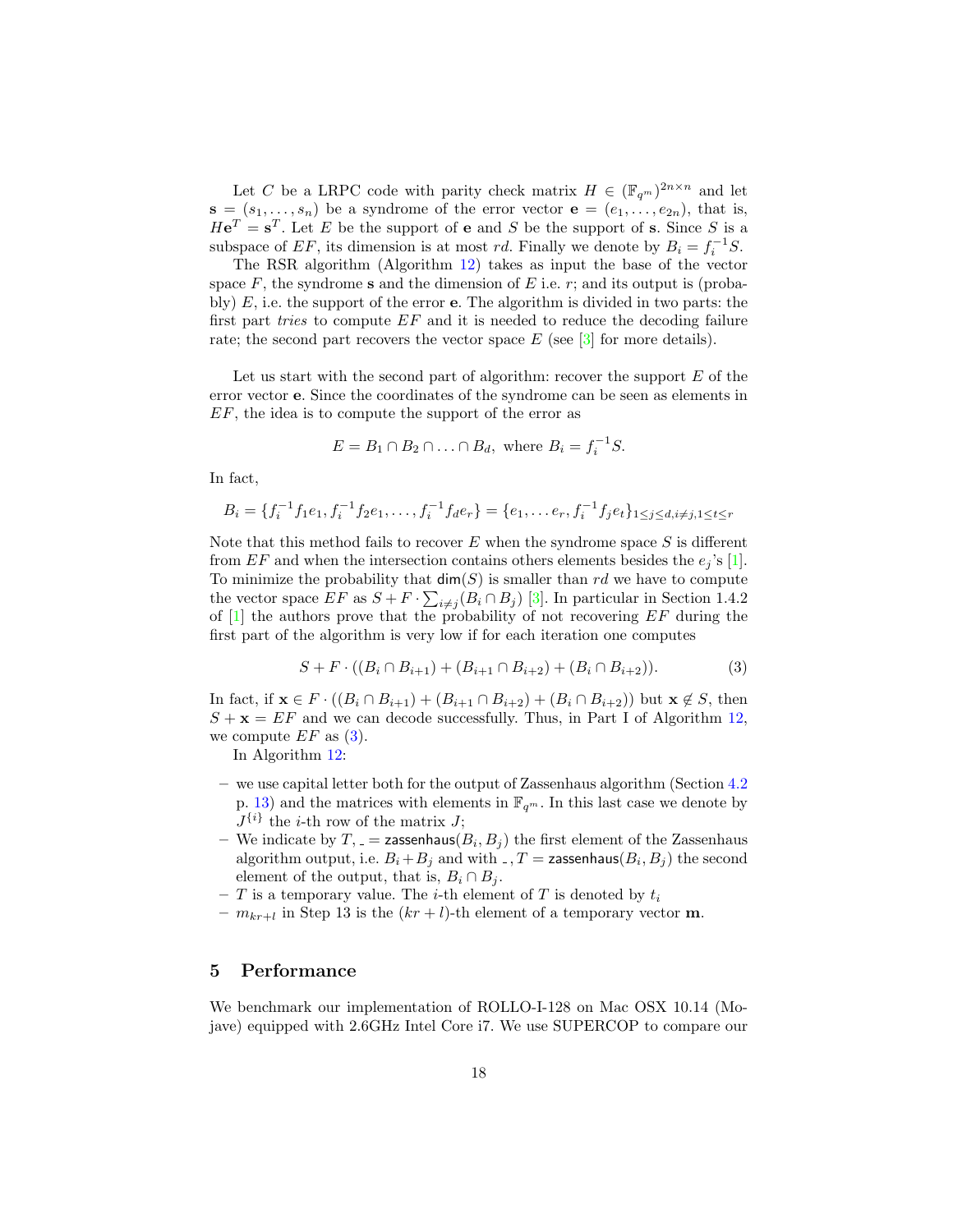Algorithm 12: RSR: Rank Support Recover (RSR) algorithm

```
5 for i = 0, ..., d - 1 do
10
15
20
25
30
     input : F = \langle f_1, \ldots, f_d \rangle, s = (s_0, \ldots, s_{n-1}) \in (\mathbb{F}_{q^m})^n, routput : E = \langle e_1, \ldots, e_r \rangle// Part I: compute vector space EF .
    // Step 1: pre-compute B_0, ..., B_{d-1} where B_i = (b_{i,0}, ..., b_{i,n-1}).
 1 for i = 0, ..., d - 1 do
 2 | for j = 0, ..., n - 1 do
 \begin{array}{c|c} \n\bullet & \bullet & \bullet \\ \n\bullet & \bullet & \bullet \\ \n\end{array} \begin{array}{c} \n\bullet & \bullet & \bullet \\ \n\bullet & \bullet & \bullet \\ \n\bullet & \bullet & \bullet \n\end{array}4\quad \Big|\quad B_i^T=\text{\rm gauss}(B_i^T)// Step 2: pre-compute B_i \cap B_{i+1} for i = 0, \ldots, d - 2.
 6 , J^{\{i\}} = zassenhaus(B_i, B_{i+1})// Step 3: compute F \cdot ((B_i \cap B_{i+2}) + (B_i \cap B_{i+1}) + (B_{i+1} \cap B_{i+2}))7 for i = 0, ..., d - 2 do
 \mathbf{8} , T = \mathsf{z} assenhaus(B_i, B_{i+2})9 T, z = zassenhaus(T, J^{\{i\}})T_{1} = zassenhaus(T, J^{\{i+1\}})11 \vert for k = 0, ..., d - 1 do
12 | for l = 0, ..., r - 1 do
13 \mid \mid m_{kr+l} = f_k \cdot t_l// Step 4: compute S + F · ((Bi ∩ Bi+2) + (Bi ∩ Bi+1) + (Bi+1 ∩ Bi+2))
14 T_{1} = zassenhaus(s, M)
          if dim(T) \leq rd then
16 | \vert \vert s = T// Part II: recover the vector space E.
     // Step 5: compute a base of E as \bigcap_{i=0}^{d-1} f_i^{-1} S17 for j = 0, \ldots, n - 1 do
18 \mid t_j = f_0^{-1} \cdot s_j19 for i = 1, ..., d - 1 do
         for j = 0, ..., n - 1 do
21 \begin{array}{|c|c|} \hline \end{array} \begin{array}{|c|c|} \hline \end{array} d_{i,j} = f_i^{-1} \cdot s_j22 , T \leftarrow zassenhaus(T, D_i)// Step 6: expand the basis of E to a full vector space E = \{e_0, \ldots, e_{2r-1}\}\23 e_0 = 024 for i = 0, ..., r - 1 do
        e_{2i} = t_i26 \int for j = 1, ..., 2^i - 1 do
27 e_{j+2} = e_j + t_i// Step 7: order E error list to make it unique for the hash function
28 for i = 0, \ldots, 2^{r} - 2 do
29 for j = 1, ..., 2^r - i - 2 do
              if e_j > e_{j+1} then
31 | | \sup(e_j, e_{j+1})32 return E
```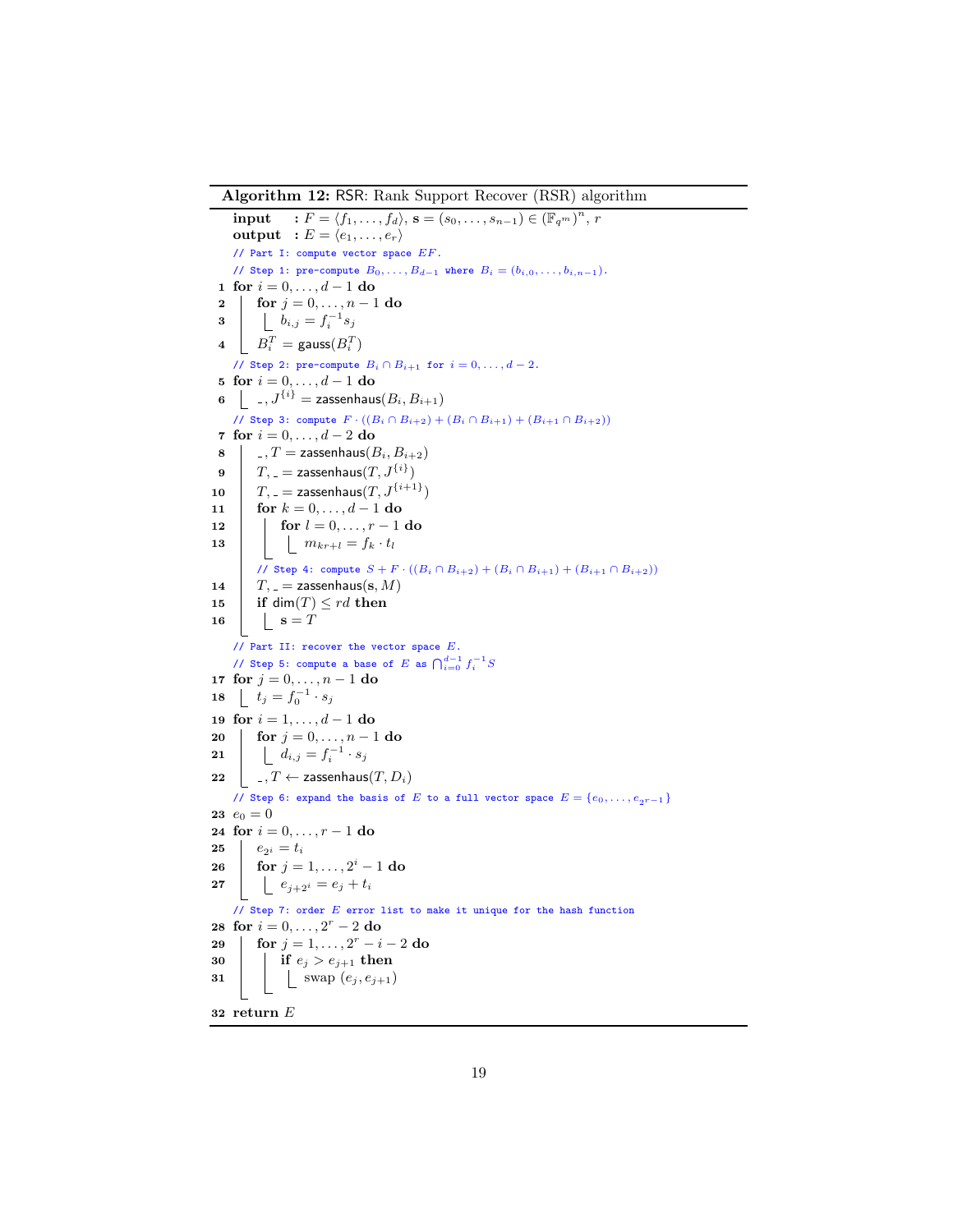implementation with other existing KEMs. In the key generation function and the encryption function we use the random-number generator randombytes() provided by SUPERCOP. Note that our implementation uses a stand-alone implementation of SHA512, but for a fair comparison, we have switched to OpenSSL's SHA512 implementation, which is also used in the implementation of LAKE I (ROLLO-I-128 predecessor). All primitives are compiled using clang with parameters -march=native -O3 -fomit-frame-pointer -fwrapv -Qunused-arguments -Wl,-no pie. For non-vectorized implementation, we disable the flag -march=native.

[Table](#page-19-1) 2 describes the performance comparison of vectorized ROLLO-I-128 with other code-based KEMs available in SUPERCOP. Our implementation of ROLLO-I-128 outperform LAKE I for the encapsulation and decapsulation functions by factor of 12.9 and 2.9 respectively. The efficiency of encapsulation and decapsulation are also observed in the non-vectorized version, both by factor of 2.7 and 3. On the other hand, the key generation function of LAKE I is more efficient due to the constant-time algorithm that we implemented to compute the multiplicative inverse of nonzero elements in  $\mathbb{F}_{2^m}[x]/P(x)$ . The performance loss of the constant-time implementation is by a factor of 1.12 for the AVX2 implementation and 3.1 for the plain C implementation.

<span id="page-19-1"></span>

| Algorithm          | Key Generation Encapsulation Decapsulation |             |              |
|--------------------|--------------------------------------------|-------------|--------------|
| ROLLO-I-128 AVX2   | 1,745,137                                  | 30, 305     | 576, 298     |
| lake1              | 1, 554, 265                                | 391, 310    | 1,711,494    |
| bike111/ref_ntl    | 140,078                                    | 158, 279    | 1,859,941    |
| bike111nc/ref_ossl | 243,858                                    | 291,699     | 8,578,806    |
| bike111sc/ref_ossl | 489,785                                    | 436, 901    | 3,775,149    |
| bike211/ref_ntl    | 2, 535, 915                                | 88, 834     | 1,737,511    |
| bike2l1nc/ref_ossl | 12, 873, 353                               | 137, 172    | 7, 987, 542  |
| bike2l1sc/ref_ossl | 12, 944, 118                               | 337, 291    | 2,705,820    |
| bike311/ref_ntl    | 117, 140                                   | 173,860     | 2,536,004    |
| bike3l1nc/ref_ossl | 152, 356                                   | 286, 161    | 9, 132, 028  |
| bike3l1sc/ref_ossl | 495, 591                                   | 615, 626    | 4, 406, 908  |
| ledakem12          | 78, 578, 100                               | 2,705,404   | 39, 688, 782 |
| ledakem13          | 33, 972, 819                               | 2,660,053   | 43, 427, 083 |
| ledakem14          | 32, 242, 778                               | 3, 478, 499 | 51, 346, 894 |
| ntskem1264         | 30, 093, 200                               | 64, 482     | 186, 965     |

Table 2. Comparison on the number of cycles to perform key generation, encapsulation, and decapsulation among code-based KEMs available in SUPERCOP.

## <span id="page-19-0"></span>6 Conclusion

In this work, we have presented several algorithms which make shed some light on the potential performance of a fully optimized constant-time implementation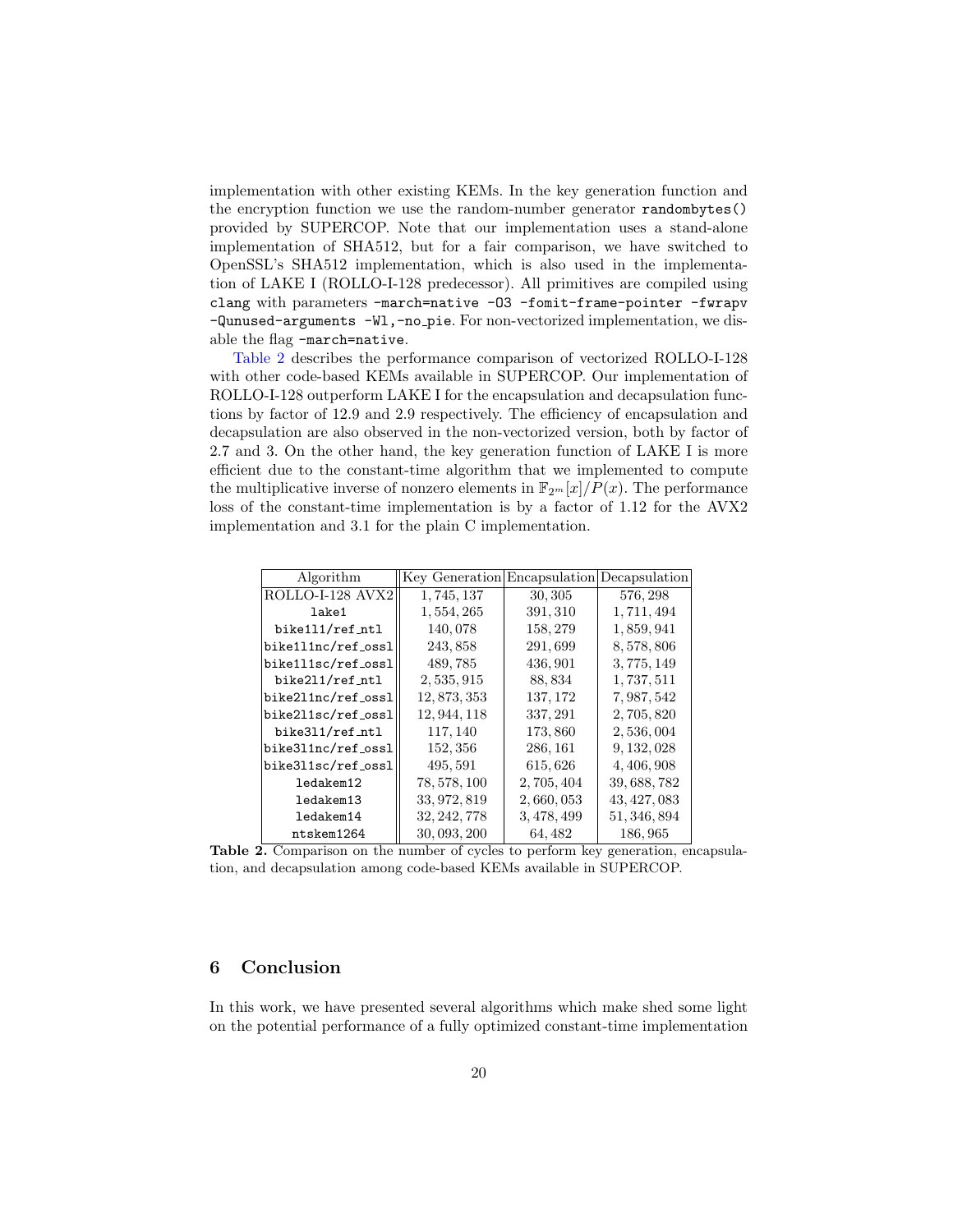| Algorithm   | $\vert$ Key Generation Encapsulation Decapsulation |          |           |
|-------------|----------------------------------------------------|----------|-----------|
| ROLLO-I-128 | 10, 453, 664                                       | 214.753  | 807, 338  |
| lake1       | 3, 361, 545                                        | 590, 345 | 2.415.689 |

Table 3. Comparison on the number of cycles to perform key generation, encapsulation, and decapsulation for non-vectorized implementation of ROLLO-I-128 and LAKE I.

of ROLLO. It highlights that this proposal can be quite interesting from a computational point of view both with AVX2 and without. Future work will consist in porting these algorithms to other variants of ROLLO as well as some parts of RQC which might benefit from those improvements.

#### References

- <span id="page-20-5"></span>1. Aguilar-Melchor, C., Aragon, N., Bettaieb, S., Bidoux, L., Blazy, O., Deneuville, J.C., Gaborit, P., Hauteville, A., Ruatta, O., Tillich, J.P., et al.: Rollo-rankouroboros, lake & locker (2018)
- <span id="page-20-6"></span>2. Aguilar-Melchor, C., Aragon, N., Bettaieb, S., Bidoux, L., Blazy, O., Deneuville, J.C., Gaborit, P., Zémor, G.: Rank quasi-cyclic (rqc) (2017), [https://pqc](https://pqc-rqc.org/doc/rqc-specification_2017-11-30.pdf)rqc.[org/doc/rqc-specification](https://pqc-rqc.org/doc/rqc-specification_2017-11-30.pdf) 2017-11-30.pdf
- <span id="page-20-11"></span>3. Aragon, N., Gaborit, P., Hauteville, A., Ruatta, O., Zémor, G.: Low rank parity check codes: New decoding algorithms and applications to cryptography. arXiv preprint arXiv:1904.00357 (2019)
- <span id="page-20-10"></span>4. Bernstein, D.J., Chou, T., Schwabe, P.: McBits: fast constant-time code-based cryptography. In: International Workshop on Cryptographic Hardware and Embedded Systems. pp. 250–272. Springer (2013)
- <span id="page-20-8"></span>5. Bosma, W., Cannon, J., Playoust, C.: The Magma algebra system. I. The user language. J. Symbolic Comput. 24(3-4), 235–265 (1997). [https://doi.org/10.1006/jsco.1996.0125,](https://doi.org/10.1006/jsco.1996.0125) [http://dx](http://dx.doi.org/10.1006/jsco.1996.0125).doi.org/10.1006/ jsco.1996.[0125](http://dx.doi.org/10.1006/jsco.1996.0125), computational algebra and number theory (London, 1993)
- <span id="page-20-0"></span>6. Devoret, M.H., Schoelkopf, R.J.: Superconducting circuits for quantum information: An outlook. Science 339(6124), 1169–1174 (2013)
- <span id="page-20-9"></span>7. Eron Anderson, S.: Bit twiddling hacks. [https://graphics](https://graphics.stanford.edu/~seander/bithacks.html).stanford.edu/ [~seander/bithacks](https://graphics.stanford.edu/~seander/bithacks.html).html, accessed: 2019-05-30
- <span id="page-20-3"></span>8. Faure, C., Loidreau, P.: A new public-key cryptosystem based on the problem of reconstructing p–polynomials. In: International Workshop on Coding and Cryptography. vol. 3969, pp. 304–315. Springer (2005). [https://doi.org/10.1007/11779360](https://doi.org/10.1007/11779360_24) 24
- <span id="page-20-1"></span>9. Gabidulin, E.M.: Theory of codes with maximum rank distance. Problemy Peredachi Informatsii 21(1), 3–16 (1985)
- <span id="page-20-2"></span>10. Gabidulin, E.M., Paramonov, A., Tretjakov, O.: Ideals over a non-commutative ring and their application in cryptology. In: Workshop on the Theory and Application of of Cryptographic Techniques. pp. 482–489. Springer (1991)
- <span id="page-20-7"></span>11. Gaborit, P., Murat, G., Ruatta, O., Zémor, G.: Low rank parity check codes and their application to cryptography. In: Proceedings of the Workshop on Coding and Cryptography WCC-2013, Bergen, Norway (04 2013)
- <span id="page-20-4"></span>12. Gaborit, P., Otmani, A., Kalachi, H.T.: Polynomial-time key recovery attack on the faure–loidreau scheme based on gabidulin codes. Designs, Codes and Cryptography 86(7), 1391–1403 (Jul 2018)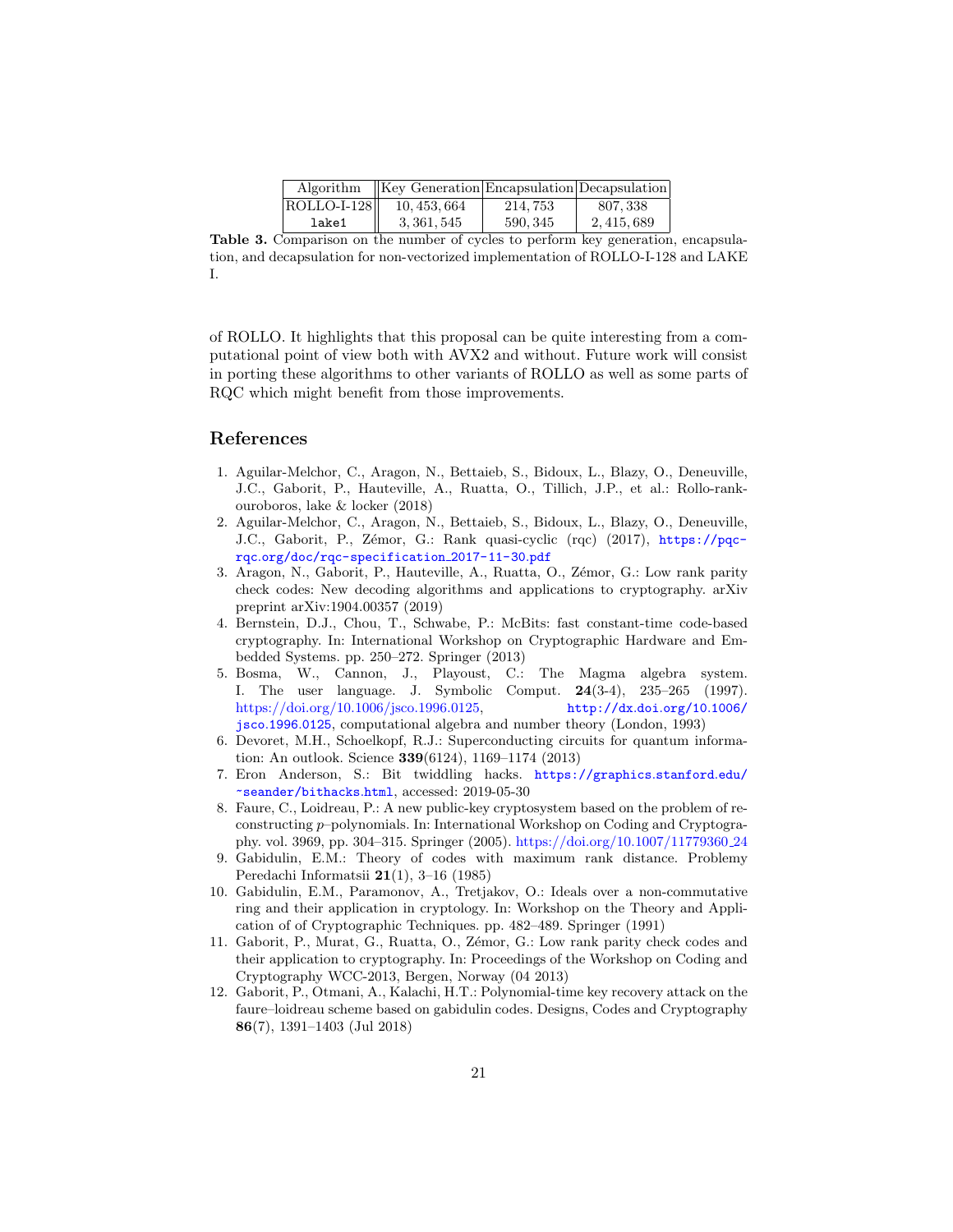- <span id="page-21-1"></span>13. Golay, M.: Notes on digital coding. Proc.I.R.E., IEEE (1949)
- <span id="page-21-17"></span>14. Guajardo, J., Paar, C.: Fast inversion in composite galois fields gf  $((2^n)^m)$ . In: IEEE international symposium on information theory. pp. 295–295. Citeseer (1998)
- <span id="page-21-15"></span>15. Gueron, S., Kounavis, M.E.: Intel <sup>R</sup> carry-less multiplication instruction and its usage for computing the gcm mode. White Paper (2010)
- <span id="page-21-8"></span>16. Guo, Q., Johansson, T., Wagner, P.: A key recovery reaction attack on qc-mdpc. IEEE Transactions on Information Theory (10 2018)
- <span id="page-21-11"></span>17. Hoffstein, J., Pipher, J., Silverman, J.H.: Ntru: A ring-based public key cryptosystem. In: Lecture Notes in Computer Science. pp. 267–288. Springer-Verlag (1998)
- <span id="page-21-14"></span>18. Intel <sup>R</sup> C++ Compiler 19.0 Developer Guide and Reference. [https:](https://software.intel.com/en-us/cpp-compiler-developer-guide-and-reference-overview-intrinsics-for-intel-advanced-vector-extensions-2-intel-avx2-instructions) //software.intel.[com/en-us/cpp-compiler-developer-guide-and-reference](https://software.intel.com/en-us/cpp-compiler-developer-guide-and-reference-overview-intrinsics-for-intel-advanced-vector-extensions-2-intel-avx2-instructions)[overview-intrinsics-for-intel-advanced-vector-extensions-2-intel](https://software.intel.com/en-us/cpp-compiler-developer-guide-and-reference-overview-intrinsics-for-intel-advanced-vector-extensions-2-intel-avx2-instructions)[avx2-instructions](https://software.intel.com/en-us/cpp-compiler-developer-guide-and-reference-overview-intrinsics-for-intel-advanced-vector-extensions-2-intel-avx2-instructions), accessed: 2019-05-27
- <span id="page-21-18"></span>19. Itoh, T., Tsujii, S.: A fast algorithm for computing multiplicative inverses in gf  $(2m)$  using normal bases. Information and computation 78 $(3)$ , 171–177  $(1988)$
- <span id="page-21-5"></span>20. Kachigar, G., Tillich, J.P.: Quantum information set decoding algorithms. In: Lange, T., Takagi, T. (eds.) Post-Quantum Cryptography. pp. 69–89. Springer International Publishing, Cham (2017)
- <span id="page-21-12"></span>21. Karatsuba, A., Ofman, Y.: Multiplication of many-digital numbers by automatic computers. Doklady Akademii Nauk SSSR, Translation in Physics-Doklady 7, 595- 596, 1963 145(2), 293–294 (1962)
- <span id="page-21-2"></span>22. McEliece, R.J.: A Public-Key Cryptosystem Based On Algebraic Coding Theory. Deep Space Network Progress Report 44, 114–116 (1978)
- <span id="page-21-7"></span>23. Misoczki, R., Tillich, J.P., Sendrier, N., Barreto, P.S.L.M.: Mdpc-mceliece: New mceliece variants from moderate density parity-check codes. In: 2013 IEEE International Symposium on Information Theory. pp. 2069–2073 (July 2013)
- <span id="page-21-6"></span>24. NIST: Pqc call for proposals (2018), available at [https://csrc](https://csrc.nist.gov/Projects/Post-Quantum-Cryptography/Post-Quantum-Cryptography-Standardization/Call-for-Proposals).nist.gov/ [Projects/Post-Quantum-Cryptography/Post-Quantum-Cryptography-](https://csrc.nist.gov/Projects/Post-Quantum-Cryptography/Post-Quantum-Cryptography-Standardization/Call-for-Proposals)[Standardization/Call-for-Proposals](https://csrc.nist.gov/Projects/Post-Quantum-Cryptography/Post-Quantum-Cryptography-Standardization/Call-for-Proposals)
- <span id="page-21-10"></span>25. Overbeck, R.: Structural attacks for public-key cryptosystems based on gabidulin codes. Journal of Cryptology  $21(2)$ , 280–301 (2008)
- <span id="page-21-9"></span>26. Overbeck, R.: A new structural attack for gpt and variants. In: International Conference on Cryptology in Malaysia. pp. 50–63. Springer (2005)
- <span id="page-21-3"></span>27. Rivest, R.L., Shamir, A., Adleman, L.: A method for obtaining digital signatures and public-key cryptosystems. Commun. ACM 21(2), 120–126 (Feb 1978)
- <span id="page-21-16"></span>28. Salem Al Abdouli, A., Al Ali, M., Bellini, E., Caullery, F., Hasikos, A., Manzano, M., Mateu, V.: Drankula: A mceliece-like rank metric based cryptosystem implementation. pp. 230–241 (01 2018). <https://doi.org/10.5220/0006838102300241>
- <span id="page-21-0"></span>29. Shannon, C.E.: A mathematical theory of communication. The Bell System Technical Journal (1948)
- <span id="page-21-4"></span>30. Shor, P.W.: Polynomial-time algorithms for prime factorization and discrete logarithms on a quantum computer. SIAM Journal on Computing 26(5), 1484–1509 (1997)
- <span id="page-21-13"></span>31. Victor Shoup: Ntl: A library for doing number theory (2019), available at [https:](https://shoup.net/ntl/) //shoup.[net/ntl/](https://shoup.net/ntl/)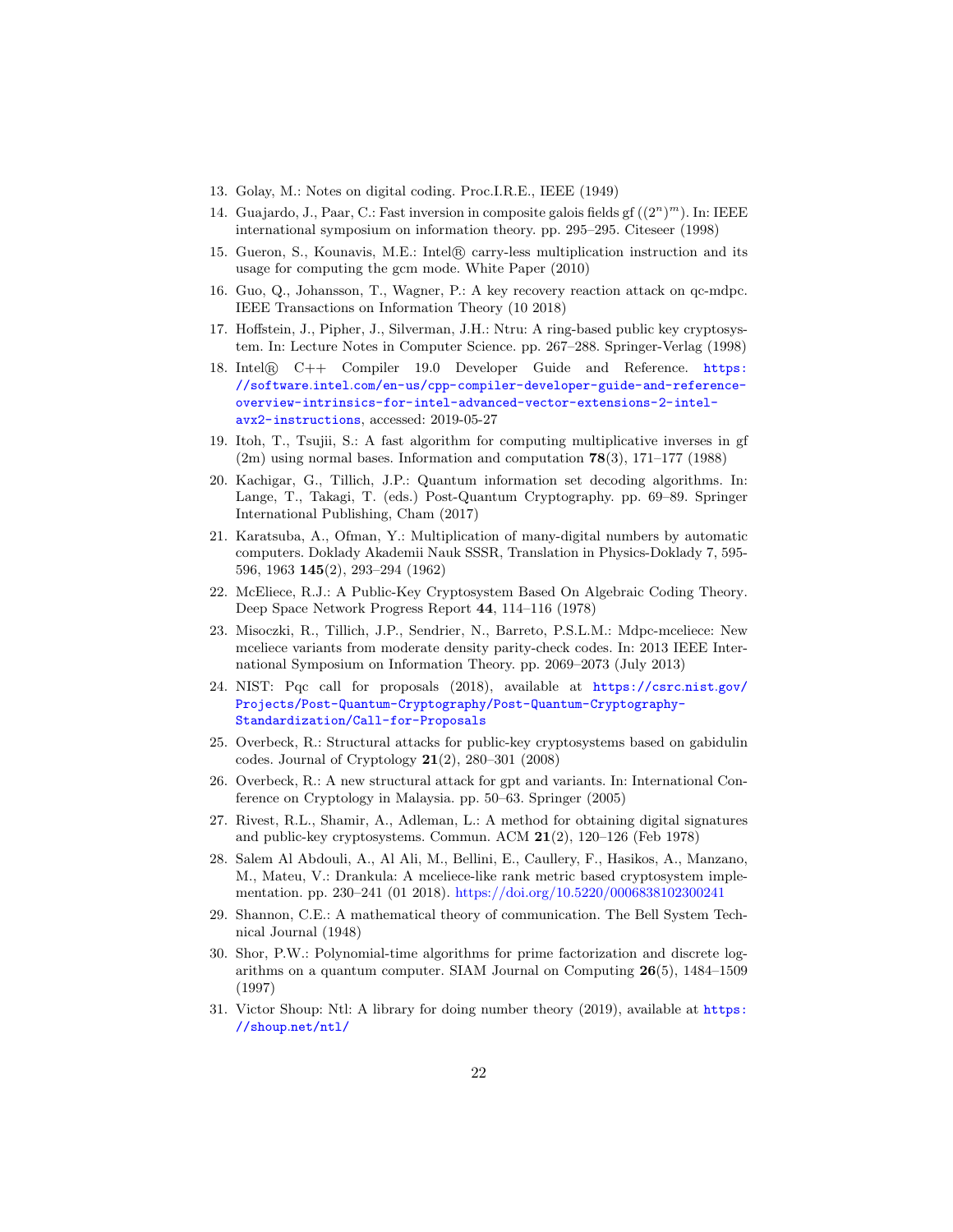## <span id="page-22-0"></span>A ROLLO-II and ROLLO-III

## <span id="page-22-1"></span>A.1 ROLLO-II

ROLLO-II is a Public Key Encryption (PKE) scheme which is defined by a triple of probabilistic algorithms  $=$  (KeyGen; Encryption; Decryption) together with a key space  $K$ . It is almost identical to ROLLO-I and can be seen as the PKE version of ROLLO-I. In details, we have:

- Key generation generates a pair of public and secret key (pk;sk).
	- Private key:
		- 1. Randomly select a vectorial subspace F of  $\mathbb{F}_{q^m}$  of dimension d and samples a couple of vectors  $(\mathbf{x}, \mathbf{y}) \in F^n \times F^n$  such that **x** is invertible mod  $P$  (which is equivalent to  $\bf{x}$  being a non-zero vector).
		- 2. Set the secret key as  $sk = (x, y)$ .
	- Public key:
		- 1. Compute  $h = \mathbf{x}^{-1} \mathbf{y} \mod P$ .
		- 2. Set the public key as  $pk = 'h$ .
- **Encryption** uses the public key  $pk$  and a message  $M$  to produce a ciphertext  $C = (c, cipher).$ 
	- 1. Randomly select a vectorial subspace E of  $\mathbb{F}_{q^m}$  of dimension r and samples uniformly a couple of vectors  $(e_1, e_2) \in E^n \times E^n$ .
	- 2. Compute  $\mathbf{c} = \mathbf{e}_1 + \mathbf{e}_2 \mathbf{h} \mod P$ .
	- 3. Compute  $cipher = G(E) \oplus M$  where  $G(E)$  is a hash function.
	- 4. Send  $C = (c, cipher)$ .
- **Decryption** using the secret key sk and a ciphertext  $C$ , recovers the message M or fails and return  $\perp$ .
	- 1. Compute  $\mathbf{s} = \mathbf{xc} = \mathbf{xe}_1 + \mathbf{ye}_2 \mod P$
	- 2. Use Rank Support Recovery (RSR) algorithm to recover E. The RSR algorithm takes as input  $F$ , s and r (see Section [4.4](#page-16-0) for more detail).
	- 3. get  $M = G(E) \oplus cipher$ .

We refer to Table [4](#page-22-2) for the size of ROLLO-II parameters. Note that the private key can be obtained from a seed, and in ROLLO official NIST submission the seed expander is initialized with 40 bytes long seeds.

<span id="page-22-2"></span>

| Instance                                  | $ q $ $m$ $ n $ $ d r $ |  |                                                                                  |  |                            | sk size $ pk  size   c  size$ Security failure rate |
|-------------------------------------------|-------------------------|--|----------------------------------------------------------------------------------|--|----------------------------|-----------------------------------------------------|
| $\vert$ ROLLO-II-128 $\vert$ 2 83 149 8 5 |                         |  | $X^{47} + X^5 + 1$                                                               |  | 40B   1546B   1674B   128b | $2^{-128}$                                          |
|                                           |                         |  | ROLLO-II-192 2 107 151 8 6  $X^{53} + X^6 + X^2 + X + 1$   40B 2020B 2148B  192b |  |                            | $2^{-128}$                                          |
|                                           |                         |  | ROLLO-II-256 2 127 157 8 7 $X^{67} + X^5 + X^2 + X + 1$ 40B 2493B 2621B 256b     |  |                            | $2^{-132}$                                          |

Table 4. ROLLO-II parameters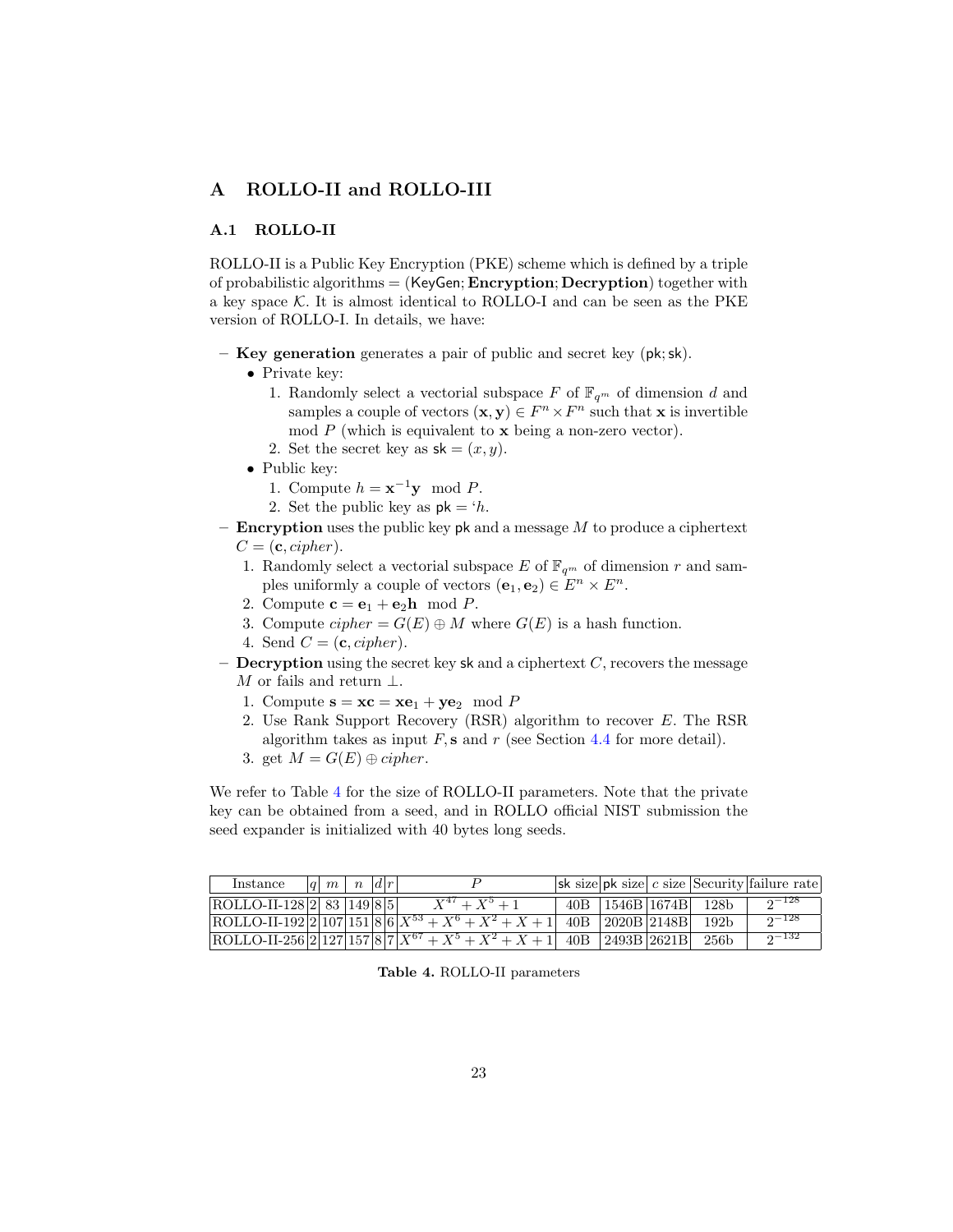### <span id="page-23-0"></span>A.2 ROLLO-III

ROLLO-III KEM  $=$  (KeyGen; Encaps; Decaps) is a triple of probabilistic algorithms together with a key space  $K$ .

- Key generation generates a pair of public and secret key (pk;sk).
	- Private key:
		- 1. Randomly select a vectorial subspace F of  $\mathbb{F}_{q^m}$  of dimension d and samples a couple of vectors  $(\mathbf{x}, \mathbf{y}) \in F^n \times F^n$  and a random vector  $\mathbf{h} \in \mathbb{F}_{q^m}^n$ .
		- 2. Set the secret key as  $sk = (x, y)$ .
	- Public key:
		- 1. Compute  $\mathbf{s} = \mathbf{x} + \mathbf{h}\mathbf{y} \mod P$ .
		- 2. Set the public key as  $pk = (h, s)$ .
- $-$  **Encapsulation** uses the public key pk to produce an encapsulation c, and a key  $K \in \mathcal{K}$ .
	- 1. Randomly select a vectorial subspace E of  $\mathbb{F}_{q^m}$  of dimension r and samples uniformly a triple of vectors  $(\mathbf{r}_1, \mathbf{r}_2, \mathbf{e}_r) \in E^{3n}$ .
	- 2. Compute  $\mathbf{s_r} = \mathbf{r_1} + \mathbf{hr_2} \mod P$  and  $\mathbf{s_e} = \mathbf{sr_2} + \mathbf{e_r} \mod P$
	- 3. Compute  $K = G(E)$  where  $G(E)$  is a hash function.
	- 4. Send  $\mathbf{c} = (\mathbf{s_e}, \mathbf{s_r}).$
- **Decapsulation** using the secret key sk and a ciphertext  $c$ , recovers the key  $K \in \mathcal{K}$  or fails and return  $\perp$ .
	- 1. Compute  $\mathbf{e_c} = \mathbf{s_e} \mathbf{y} \mathbf{s_r} \mod P$
	- 2. Use Rank Support Recovery (RSR) algorithm to recover E. The RSR algorithm takes as input  $F$ ,  $e_c$  and  $r$  (see Section [4.4](#page-16-0) for more detail).
	- 3. get  $K = G(E)$ .

We refer to Table [5](#page-23-1) for the actual set of ROLLO-III parameters. Note that the private key can be obtained from a seed, and in ROLLO official NIST submission the seed expander is initialized with 40 bytes long seeds.

<span id="page-23-1"></span>

| Instance                       | $ q $ m $ n $ $d r $ |  |                                                           |     |                       |                  | $ \mathsf{sk}\text{ size} $ pk size $ c\text{ size} $ Security failure rate |
|--------------------------------|----------------------|--|-----------------------------------------------------------|-----|-----------------------|------------------|-----------------------------------------------------------------------------|
| $ ROLLO-III-128 2 101 47 6 5 $ |                      |  | $X^{47} + X^5 + 1$                                        | 40B | 634B  1188B           | - 128b           | $2 - 30$                                                                    |
|                                |                      |  | ROLLO-III-192 2 107 59 8 6 $X^{59} + X^7 + X^4 + X^2 + 1$ | 40B | 830B   1580B          | 192 <sub>b</sub> | $n - 36$                                                                    |
|                                |                      |  | ROLLO-III-256 2 131 67 8 7 $X^{67} + X^5 + X^2 + X + 1$   |     | $ 40B $  1138B  2196B | 256 <sub>b</sub> | $0 - 42$                                                                    |

Table 5. ROLLO-III parameters